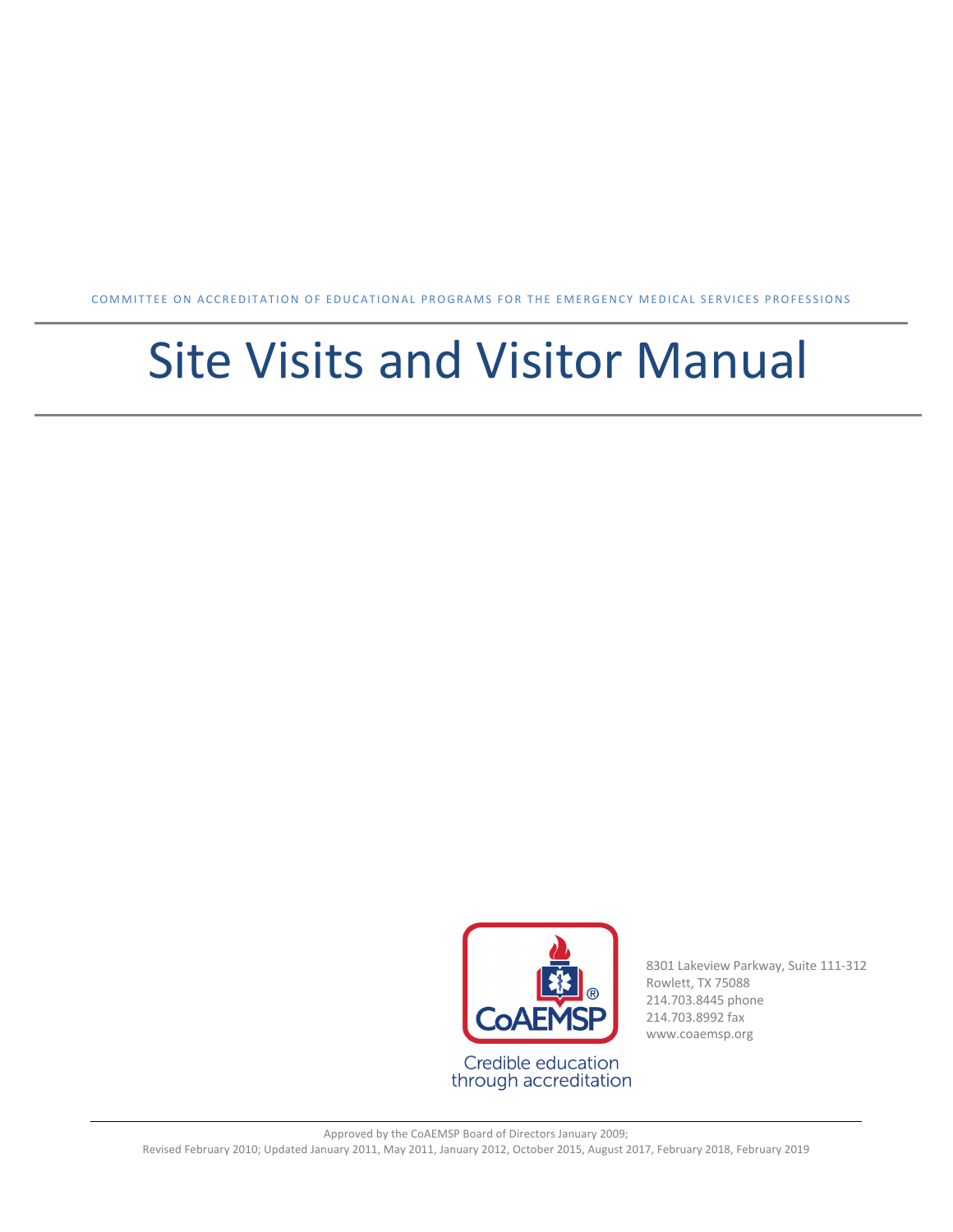#### CoAEMSP SITE VISITOR MANUAL

ã *2019 CoAEMSP*

*All rights reserved. No part of this manual may be reproduced in any form or by any electronic or mechanical means, including information storage and retrieval systems, without permission in writing from the publisher, except by a reviewer who may quote brief passages in a review.*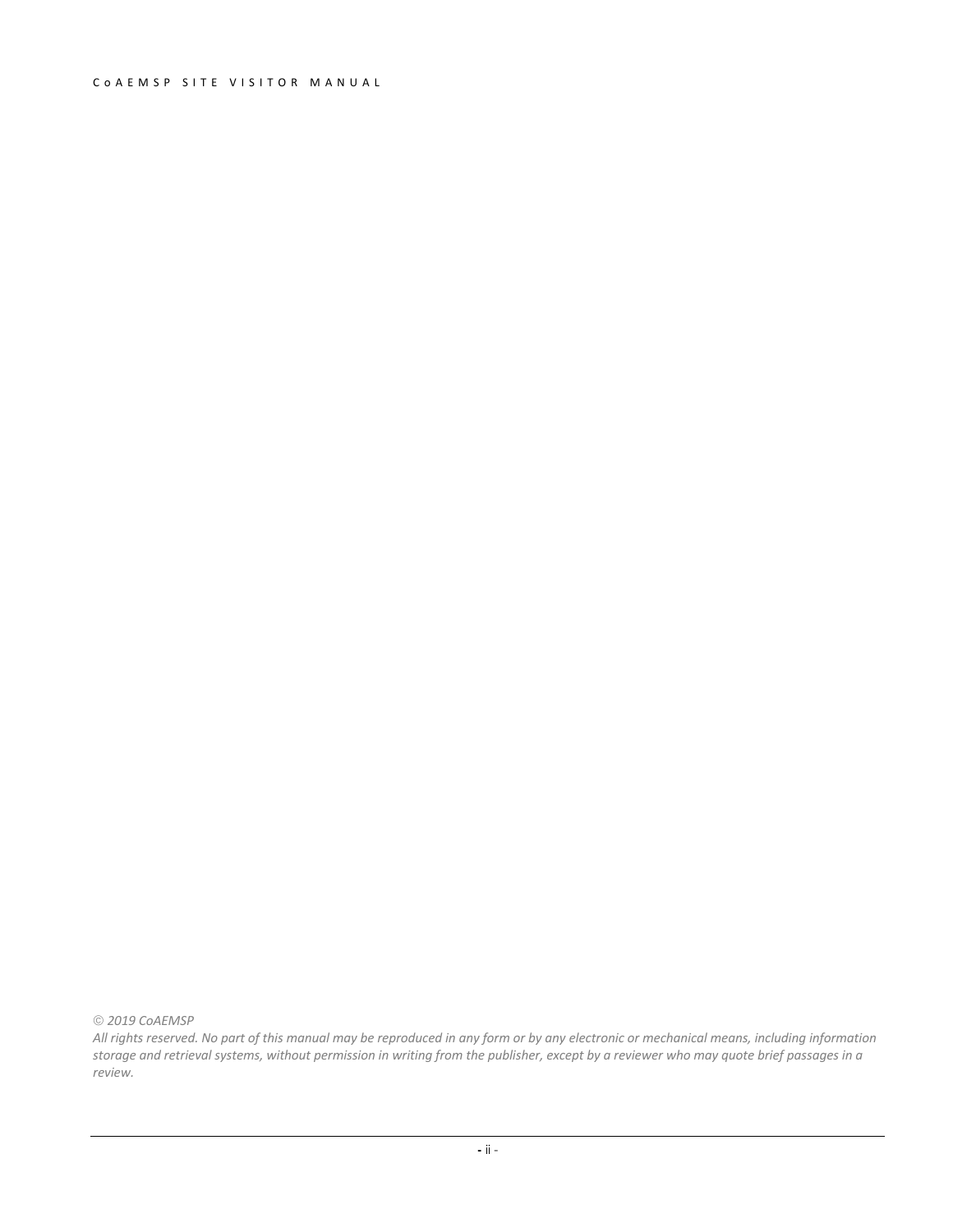#### **Mission Statement**

The mission of the CoAEMSP is to advance the quality of EMS education through accreditation.

#### **Vision Statement**

CoAEMSP is recognized as the leader in evidence-based standards for accreditation.

#### **Core Values | CLARITY**

|                 | <b>Commitment:</b> Dedication of time, talent and resources toward the achievement of CoAEMSP's mission.                     |  |  |
|-----------------|------------------------------------------------------------------------------------------------------------------------------|--|--|
| Leadership:     | Inspiring others to advance the vision and goals of the CoAEMSP.                                                             |  |  |
|                 | Accountability: Advancing the mission of the CoAEMSP with integrity, honesty, professionalism and high ethical<br>standards. |  |  |
| <b>Respect:</b> | Honoring the perspective of any individual or organization.                                                                  |  |  |
| Integrated:     | Carrying out the work of the CoAEMSP in collaboration with EMS stakeholders.                                                 |  |  |
| <b>Quality:</b> | Consistently meeting or exceeding established standards and expectations in all CoAEMSP<br>activities.                       |  |  |

#### **Strategic Goals**

#### **GOAL #1**

To conduct scholarly inquiry of relevant topics related to accreditation and EMS Education.

#### **GOAL #2**

Foster diverse instructional methodologies.

#### **GOAL #3**

Explore expanding scope of quality assurance/improvement activities to EMT and AEMT and internationally.

#### **GOAL #4**

Continue to strengthen the engagement and effectiveness of the CoAEMSP Board of Directors.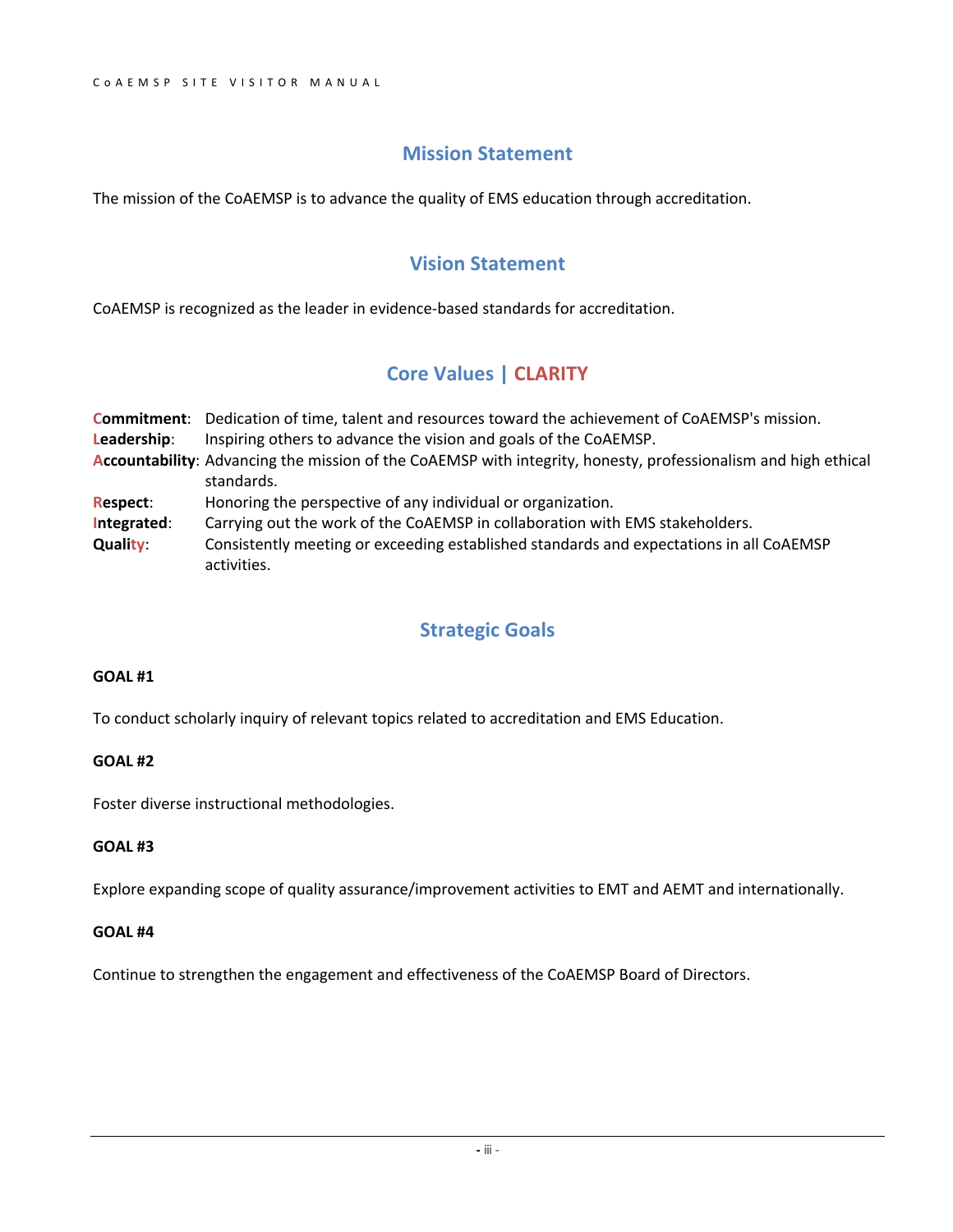# Table of Contents

| SECTION 5: QUALITY ASSURANCE 1    |
|-----------------------------------|
|                                   |
|                                   |
| DESTRUCTION OF MATERIALS POLICY 1 |
|                                   |

#### **Key Websites**

https://coaemsp.org/caahep-standards-and-guidelines CAAHEP Standards and the CoAEMSP Interpretations

https://coaemsp.org/site-visitors Site Visit Agenda Expense Report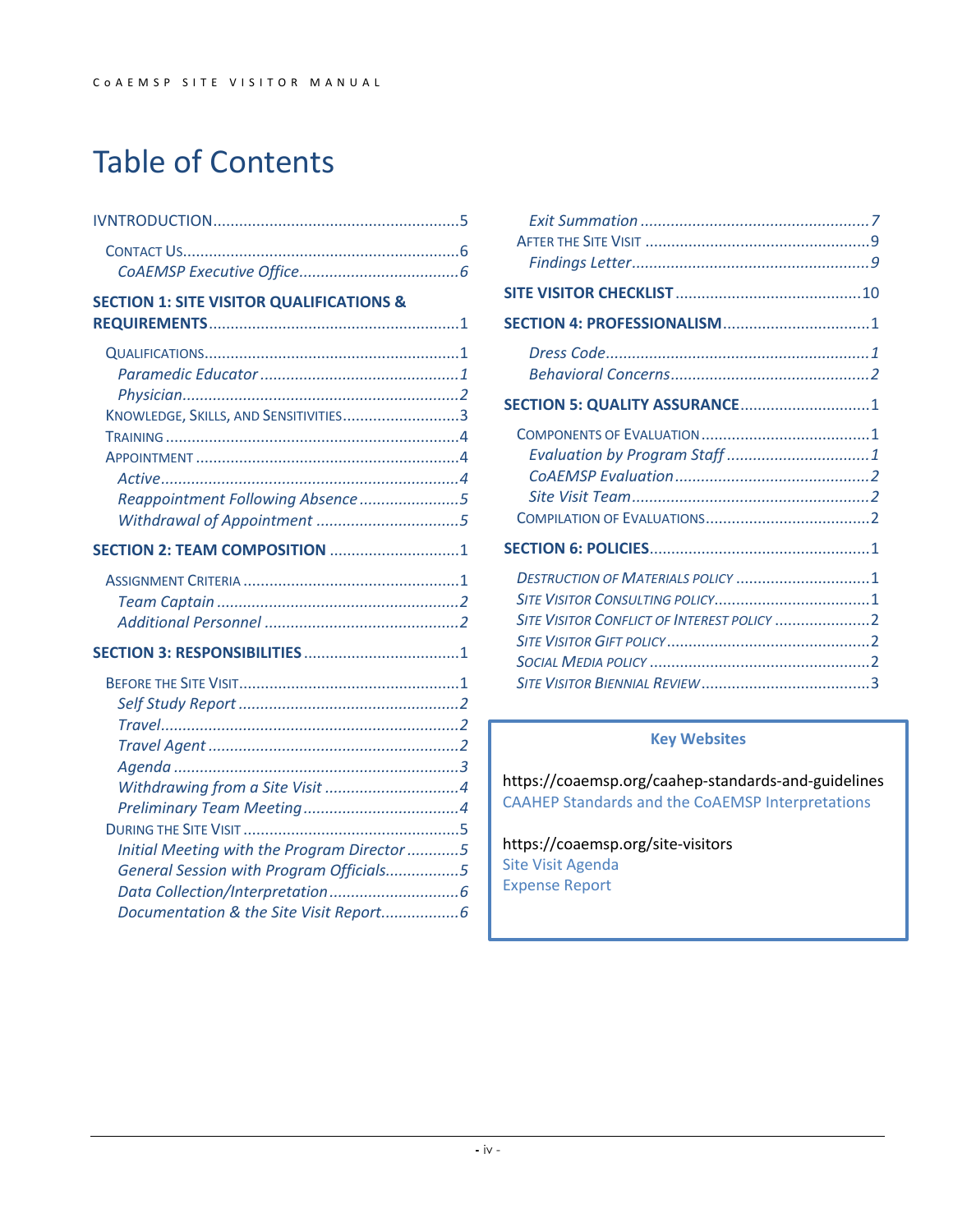# Introduction I

### Introduction

he site visit is the most critical and complex aspect of the accreditation process. From the education program's perspective, it is also the most visible function of the Committee on Accreditation of Educational Programs for the Emergency Medical Services Professions (CoAEMSP). The CoAEMSP is responsible for assuring that those engaged in the site visit are fully qualified and competent. T

The site visit team must accurately and reliably collect, review, interpret, verify, and document all information pertaining to the education program. The accreditation recommendation made by the CoAEMSP to the Commission on Accreditation of Allied Health Education Programs (CAAHEP) depends upon the information gathered, and unless this information is accurate and fully documented, the Committee will find it difficult to reach a fair and objective decision concerning the education program.

Since the process of accreditation can be influenced by the performance of the site visit team, the following policies and procedures have been developed to ensure consistency and fairness. CoAEMSP's expectation is that delineating the responsibilities and skills of site visitors will assist those already engaged in the process in discharging their responsibilities and will provide the basis for educating new site visitors. Careful preparation and continuing improvement of the site visitation process and performance will increase the precision and consistency of the entire CAAHEP accreditation process.

The notations to the CAAHEP *Standards* that are identified throughout these Policies and Procedures refer to the current CAAHEP *Standards and Guidelines for the Accreditation of Educational Programs in the Emergency Medical Services Professions*.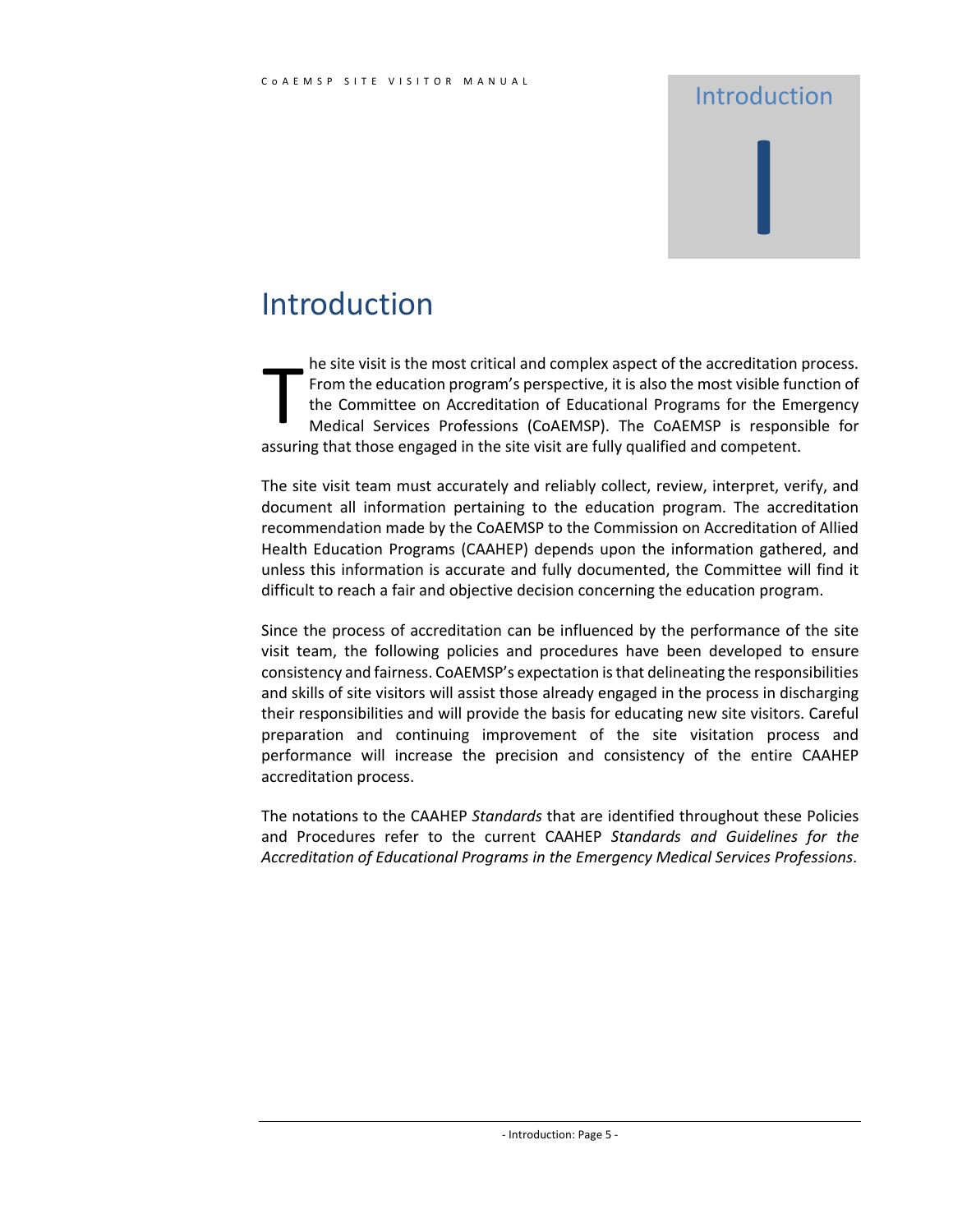#### **Contact Us**

#### **CoAEMSP Executive Office**

8301 Lakeview Parkway, Suite 111-312 | Rowlett, TX 75088 214.703.8445 phone | www.coaemsp.org

**George W. Hatch Jr, EdD, LP, EMT-P |** Executive Director Ext. 112 george@coaemsp.org

**Gordy Kokx, PhD, NRP |** Assistant Director of Accreditation Services Ext. 117 gordy@coaemsp.org

**Jennifer Anderson Warwick, MA |** Accreditation Consultant Ext. 114 jennifer@coaemsp.org

**Lynn Caruthers, BS |** Accreditation Services Assistant Ext. 115 lynn@coaemsp.org

**Lisa Collard, AS |** Accreditation Services Coordinator Ext. 118 lisa@coaemsp.org

**Karen Franks, AAS |** Assistant to the Executive Director Ext. 111 karen@coaemsp.org

**Keith Orloff, CST, FAST |** Technical Consultant Ext. 113 keith@coaemsp.org

*Question about a site visit?*

Contact **Jennifer** via phone or email

*Emergency arises en route to or during a site visit?*

Email, call and text **Jennifer AND George**. Personal cell phone numbers are found on the back of the site visitor's name badge.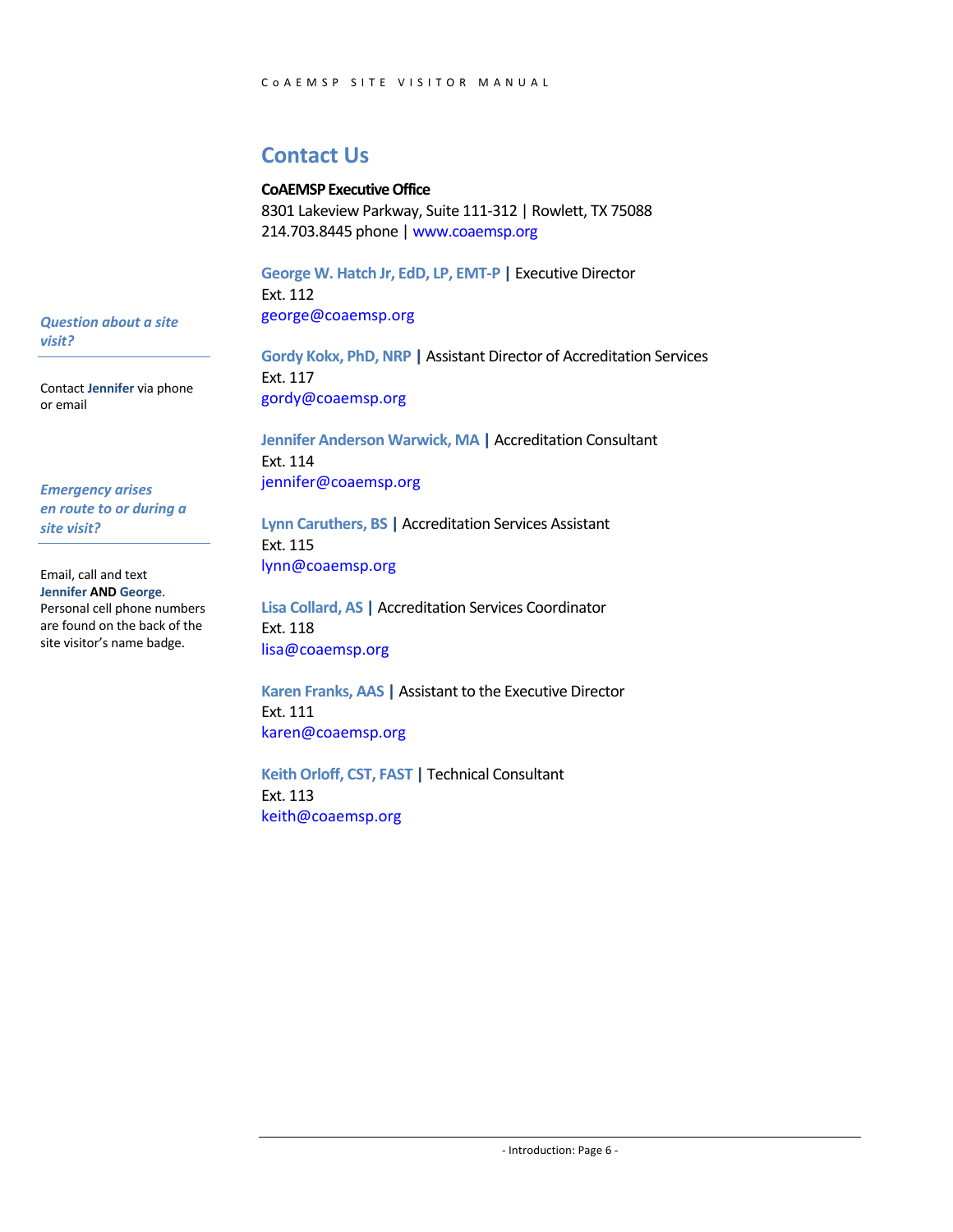# Section 1

## Section 1: Site Visitor Qualifications & Requirements

*Site visitors are instrumental in the peer review process. Site visitors include paramedic educators and physicians.*

ndividuals who volunteer their time and talent as a site visitor undergo a rigorous application process, then site visitors are required to remain current with policies and practices of the CoAEMSP and CAAHEP. Prior to conducting the first site visit, the site visitor has completed and submitted an application, which includes essay questions; submitted a current curriculum vitae and two (2) letters of recommendation; successfully completed the CAAHEP Site Visitor quiz; and completed a 2-day site visitor workshop. I

Applications are reviewed by the CoAEMSP Site Visit & Visitor Committee, which then makes a recommendation to the CoAEMSP Board of Directors for appointment. The CoAEMSP Board makes the final decision on the appointment of site visitors.

#### **Qualifications**

Site visitors are either a paramedic educator or a physician; a generalist site visitor may be added to the site visit team as a third member.

#### **Paramedic Educator**

- 1. Employed as an educator in a CAAHEP accredited paramedic program, at least 30% employee to the program.
- 2. At least two (2) years of full-time experience or five (5) years of part-time experience as a paramedic educator in a CAAHEP accredited paramedic program.
- 3. Knowledgeable about education issues, especially curriculum, exam development, program evaluation, and student evaluation.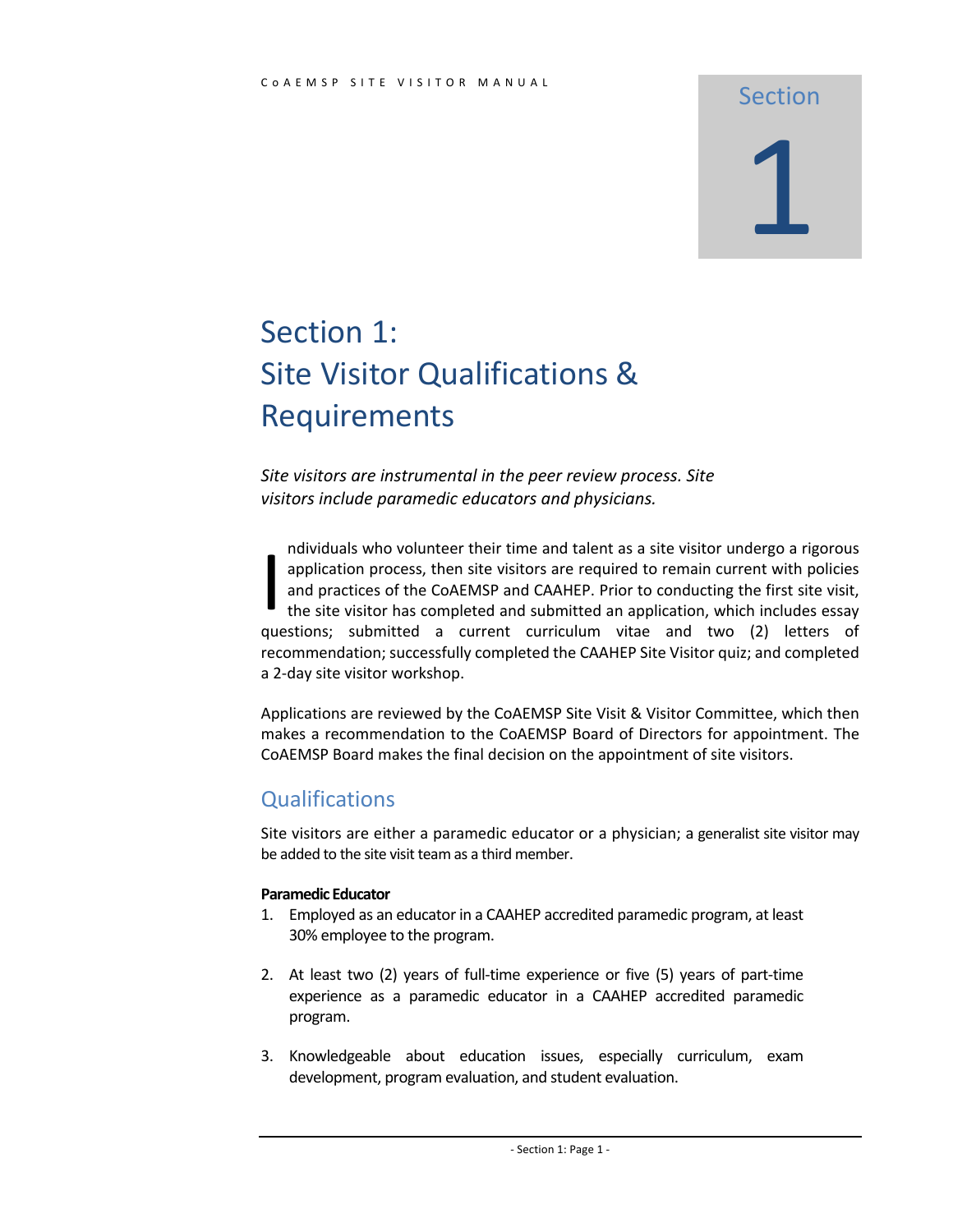- 4. Minimum of a Bachelor's degree.
- 5. Qualified as a Program Director under current CAAHEP *Standards*.

#### **Physician**

- 1. Actively involved in a Paramedic education program.
- 2. Knowledgeable about education issues.
- 3. Qualified as a Medical Director under current CAAHEP *Standards*.

#### **Generalist**

- 1. Actively involved with at least one CAAHEP-accredited educational program.
- 2. Knowledgeable about education issues.
- 3. Attend either the CoAEMSP Site Visitor Workshop (preferred) or the CAAHEP Accreditation Workshop for Paramedic Programs.

In addition to meeting the above requirements for paramedic educator, physician, or generalist, all site visitors are then required to:

- 1. Successfully complete the Site Visitor exam on quiz.caahep.org.
- 2. Successfully complete any required Site Visitor Updates (with post update exam).
- 3. Consistently achieve acceptable quality assurance reports.
- 4. Attend any required continuing education (CE) sessions provided by the CoAEMSP (web-based, in-person, or other format) to ensure continuous compliance with CAAHEP *Standards*.
- 5. Participate in a minimum of three (3) site visits in a 24-month period.
- 6. If retired and not currently working in a CAAHEP accredited paramedic program, has worked in EMS education within the past five (5) years.

All requirements are subject to the discretion of the Site Visit & Visitor Committee and the CoAEMSP Board of Directors.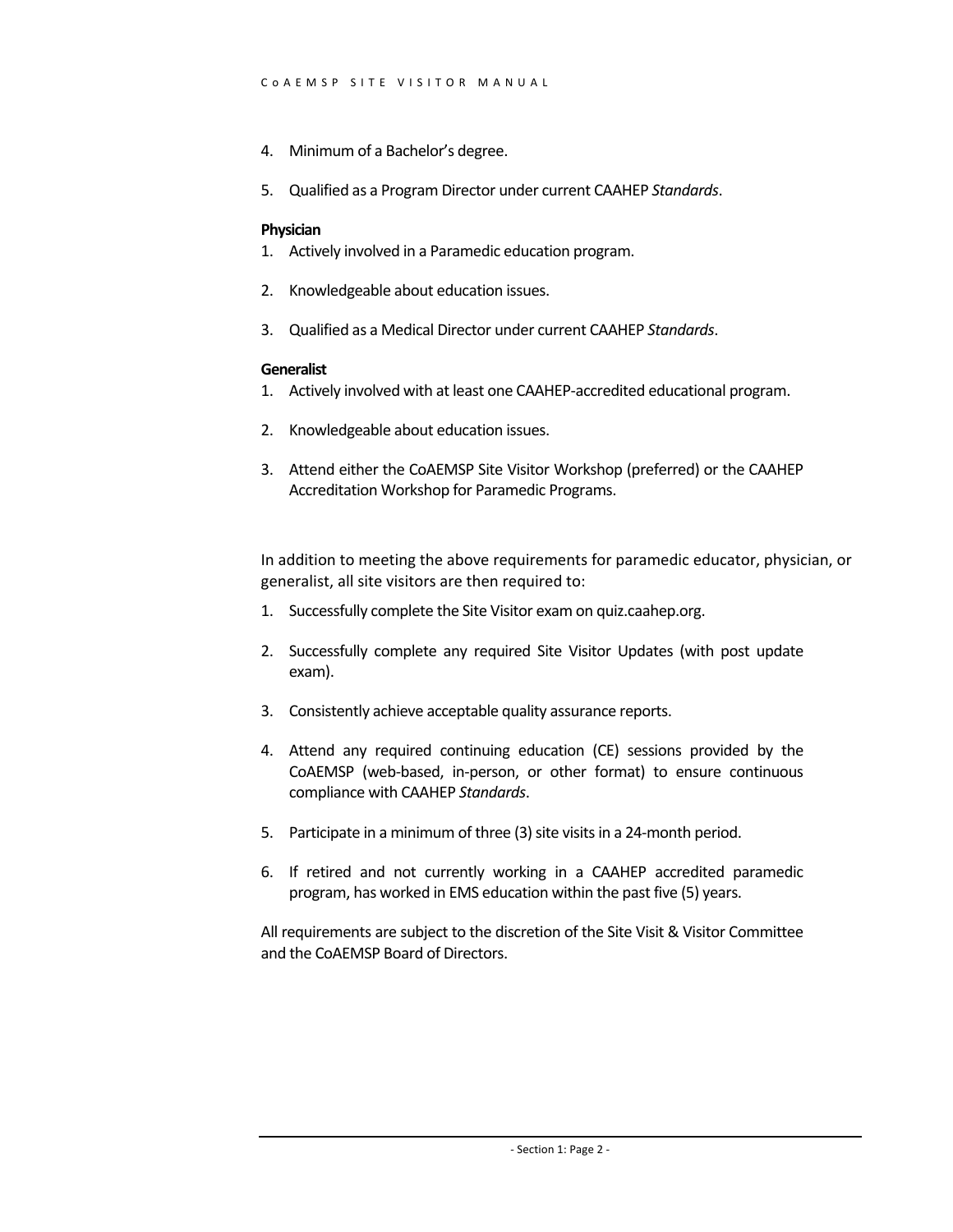#### Knowledge, Skills, and Sensitivities

The listing below provides a description of the general competencies expected of site visitors. No single site visitor can possibly be fully proficient in all the areas described; however, should strive to do so. The team approach utilized by the CoAEMSP assumes a complementary integration of the site visitor's knowledge and skills in such a manner that the team, as a whole, exhibits the required competencies.

Site visitors representing the CoAEMSP must exhibit in depth knowledge of the:

- Full scope of the education program's resources, operations and components as described in the Self Study Report prepared by the institution requesting the visitation.
- CAAHEP *Standards* and the CoAEMSP's Inte*rpretations of the CAAHEP Standards* applicable to the education program being evaluated. The CAAHEP *Standards* is the basis for the accreditation process and must ALWAYS be at the forefront. Programs are assessed **based on the CAAHEP** *Standards***.**

The companion document, the CoAEMSP Interpretations, contains excerpts of the CAAHEP *Standards* with CoAEMSP interpretations adopted by CoAEMSP through policies. The interpretations are **NOT** part of the CAAHEP *Standards and Guidelines* document and are subject to change by CoAEMSP. Policy revisions may occur often, so this document should be reviewed frequently to ensure the most current version. Refer to www.coaemsp.org/Standards.htm for the CAAHEP *Standards* and the most current interpretations.

Questions regarding the interpretations can be directed to the CoAEMSP Executive Office.

Existing procedures for accreditation, including due process.

The following represents a description of some basic attributes and sensitivities that the CoAEMSP Board of Directors believes to be essential qualities in a successful site visitor. Site visitors must have sensitivity to the:

- Concerns of those with an investment in the visitation process, including, but not limited to:
	- o Privacy
	- o Confidentiality of data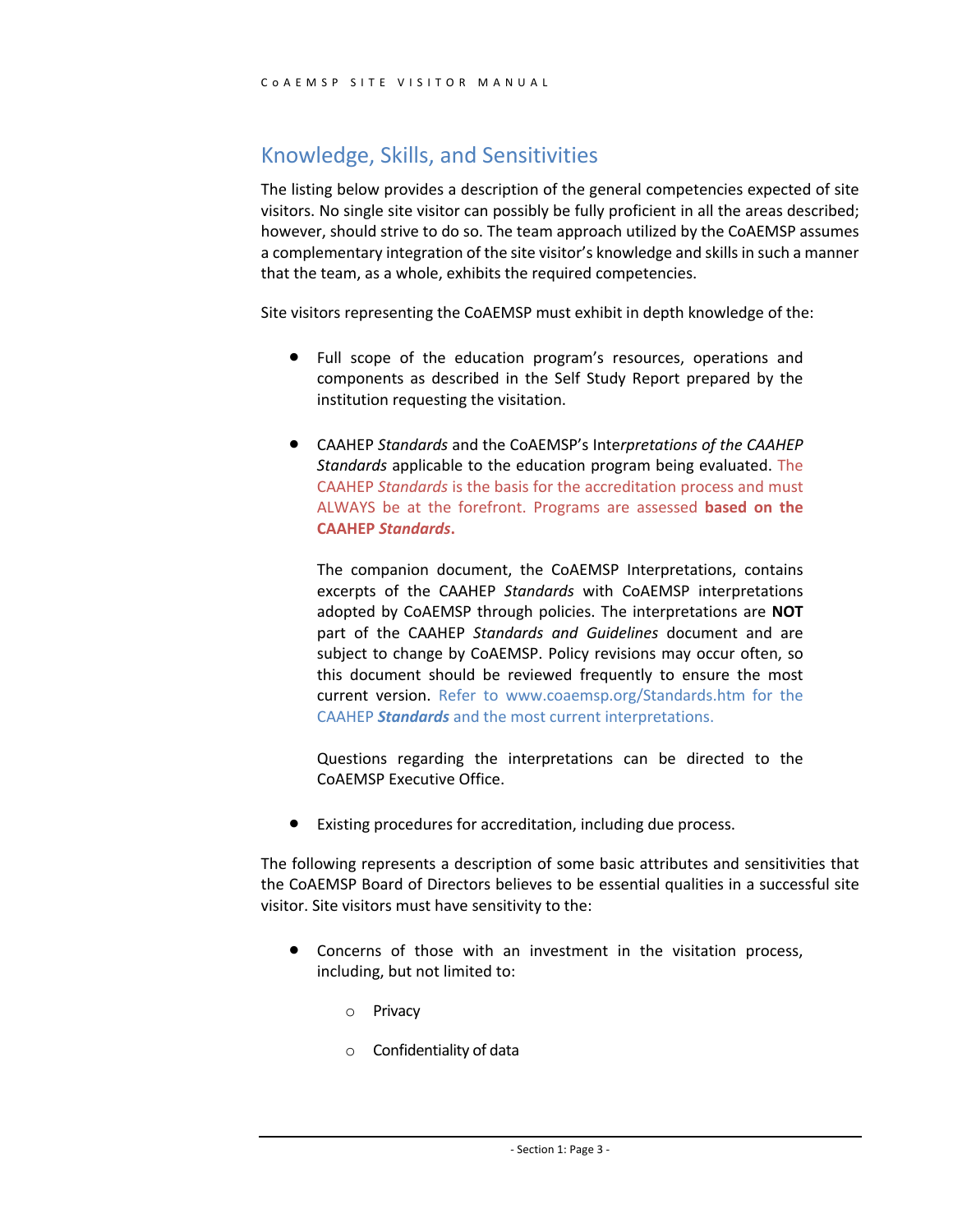- Politics of visitation and accreditation, including but not limited to:
	- o Internal and external ramifications of adverse findings or decisions
	- o Potential institutional or programmatic misuse of accreditation process
	- o Sensitivity to the facilitative and consultative role expected from site visitors
- Limitations of the responsibility and authority of site visitors
- Values and philosophies differing from those of the site visitor
- Potential for personal or professional bias

#### **Training**

Site visitors are required to actively participate in the CoAEMSP Site Visitor Workshop or participate on a site visit with a designated site visitor trainer. After the initial training, site visitors must complete periodic CoAEMSP updates to stay current with *Standards* interpretations, CoAEMSP policies, and EMS education.

#### Appointment

#### **Active**

Upon approval by the CoAEMSP Board of Directors, a new site visitor will be paired with an experienced site visitor.

To remain an active site visitor, a site visitor must:

- Successfully complete any required Site Visitor Updates (with post update exam).
- Consistently achieve acceptable quality assurance reports.
- Attend any required continuing education (CE) sessions provided by the CoAEMSP (web-based, in-person, or other format) to ensure continuous compliance with CAAHEP *Standards*.
- Participate in a minimum of three (3) site visits in a 24-month period.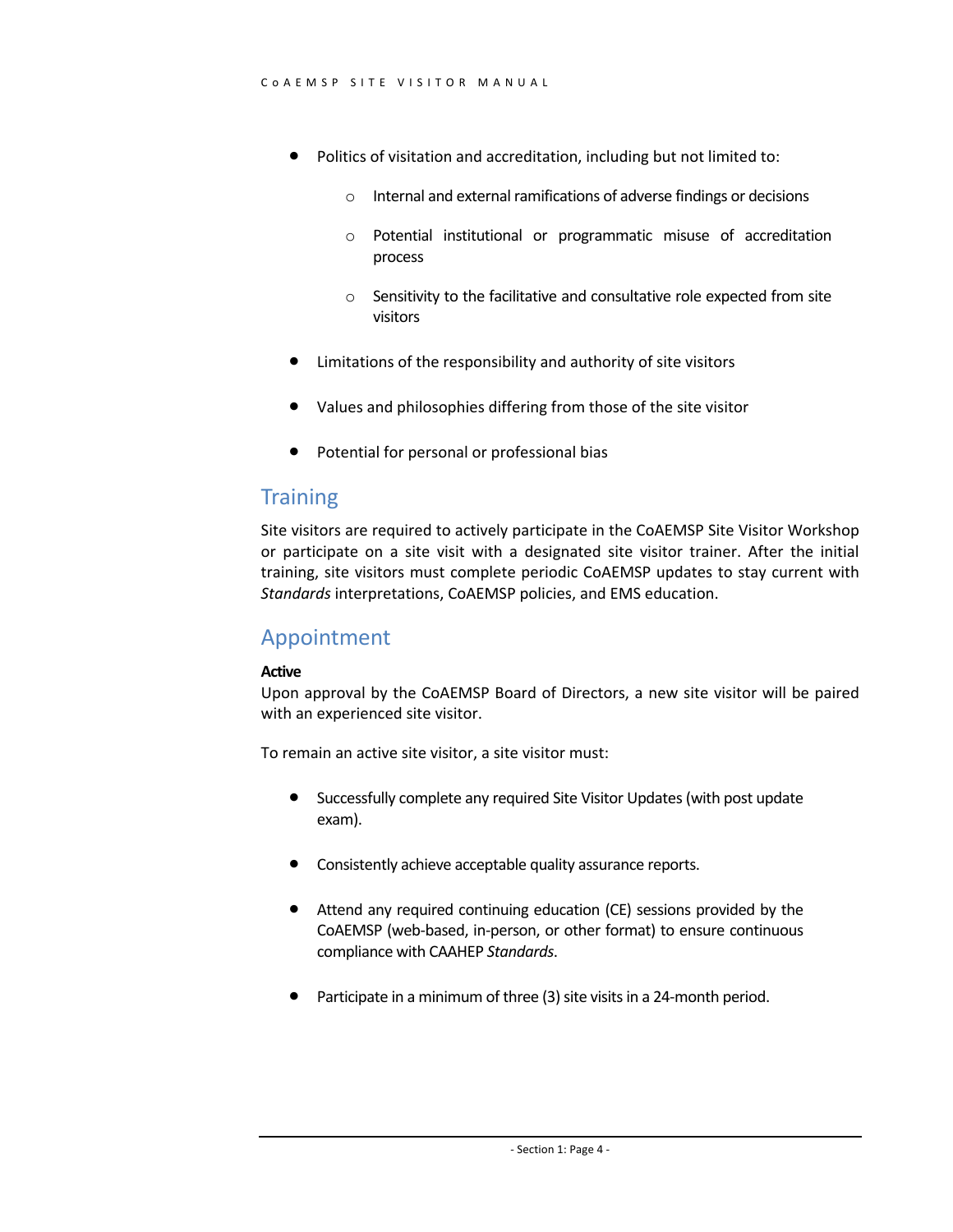*Biennial Review of Status policy (revised by the CoAEMSP Board, February 2018) states:*

Site visitor status is subject to review biennially by the CoAEMSP Board of Directors and is based upon recommendations by the Site Visit & Visitor Committee. Reappointment recommendations will be based upon both the activity of the site visitor during the prior year(s) and assessment of the quality of their site visitor performance. Review and reappointment will occur during the February Board of Directors meeting in the even

numbered years.

- Successfully complete the Site Visitor Training Workshop under current CAAHEP *Standards* or acceptable alternative as identified by the Site Visit & Visitor Committee.
- If retired and not currently working in a CAAHEP accredited paramedic program, has worked in EMS education within the past five (5) years.

#### **Reappointment Following Absence**

Individuals who have not met the site visit participation requirement, but would like to be re-appointed, must submit a letter to the CoAEMSP Executive Office requesting consideration of reappointment. The letter must include an updated curriculum vitae and an explanation about what has changed to allow time to do visits.

#### **Withdrawal of Appointment**

Individuals may be removed from the roster of active site visitors if any of the following occurs:

- Voluntary resignation.
- \* Failure to participate in a minimum of three site visits in a 24-month period.
- \* Conduct detrimental to or unbecoming of the CAAHEP accreditation process and the CoAEMSP.

The above is not a complete list of all the potential reasons a site visitor may have their appointment withdrawn. The CoAEMSP Board of Directors has the final decision as to what warrants withdrawal of the appointment.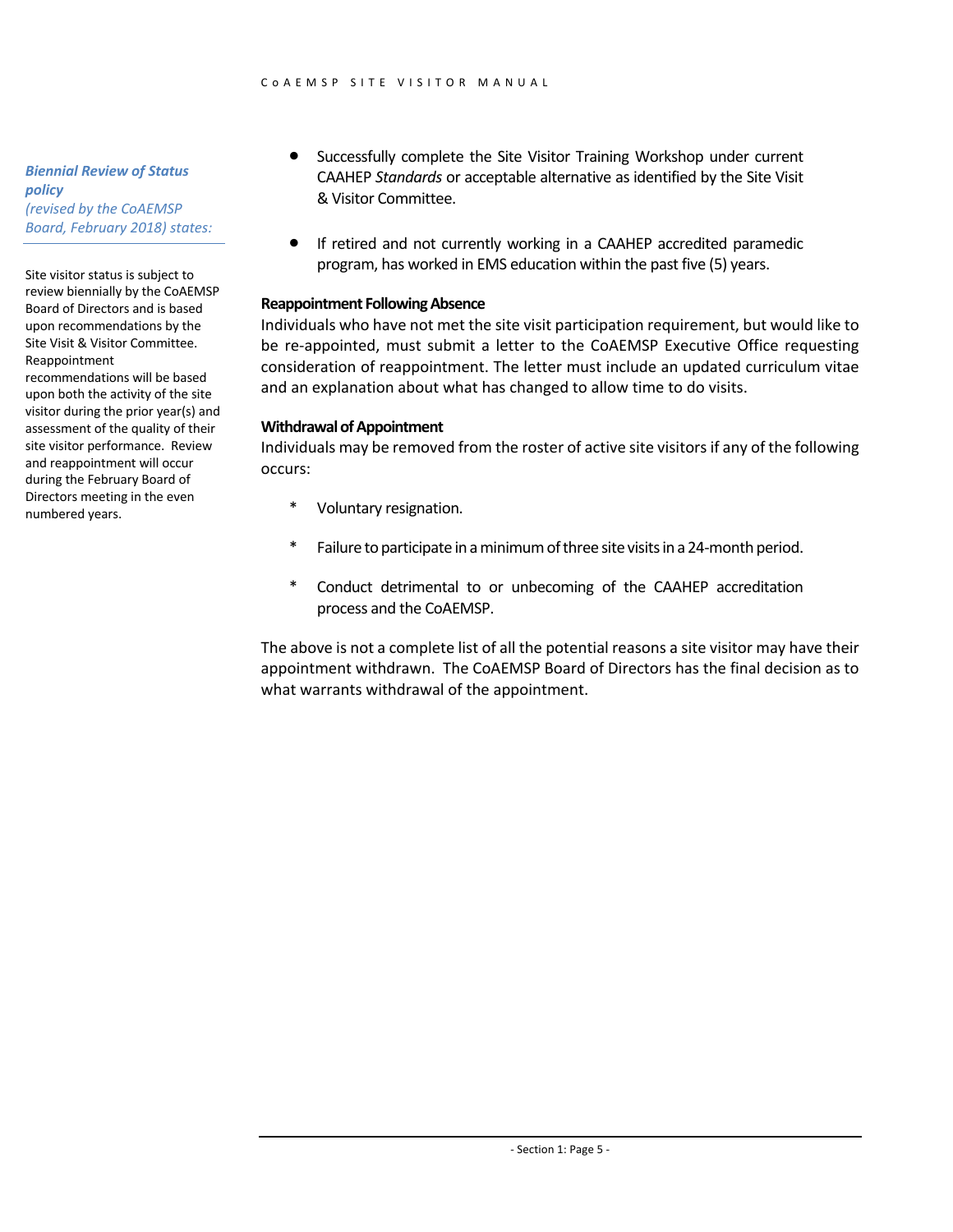#### Section

# 2

# Section 2: Team Composition

*A site visit team is comprised of at least two people, either a paramedic educator and a physician or two paramedic educators.*

ite visit teams usually consist of two (2) qualified members selected by the CoAEMSP Executive Office from a list of site visitors appointed and approved by the CoAEMSP Board of Directors. The team composition should be a paramedic educator and a physician; however, a team may consist of two (2) paramedic educators. The paramedic educator and physician team are used for an initial accreditation visit and are considered the "gold standard". S

#### Assignment Criteria

Based on site visitor availability and the level of experience, site visitors will be teamed together. An inexperienced site visitor will always go with an experienced site visitor.

- **1.** No site visitor should have any real or perceived conflict of interest with the education program, faculty, or other assigned site visitor. If the assigned site visitor, Executive Director, the CoAEMSP Board of Directors, or the education program believes that a conflict of interest may exist, the site visitor will be excused and another site visitor will be selected.
- **2.** Site visitors should not be assigned to education programs in the same state where the site visitor resides or works, or to education programs where professional relationships have been developed. Additionally, site visitors must not be assigned to locations that are geographically close to the program even if they are in different states.

*Number of Site Visitors and Length of a Site Visit policy: (adopted by the CoAEMSP Board, February 2018) states:*

A regular site visit is comprised of two (2) appointed site visitors for two (2) days. On a case-by-case basis, CoAEMSP determines if there are special circumstances that require more than two site visitors and/or more than two days. Special circumstances include, and are not limited to, programs with one (1) or more satellite campuses, distance between satellite campuses, or online/distance learning.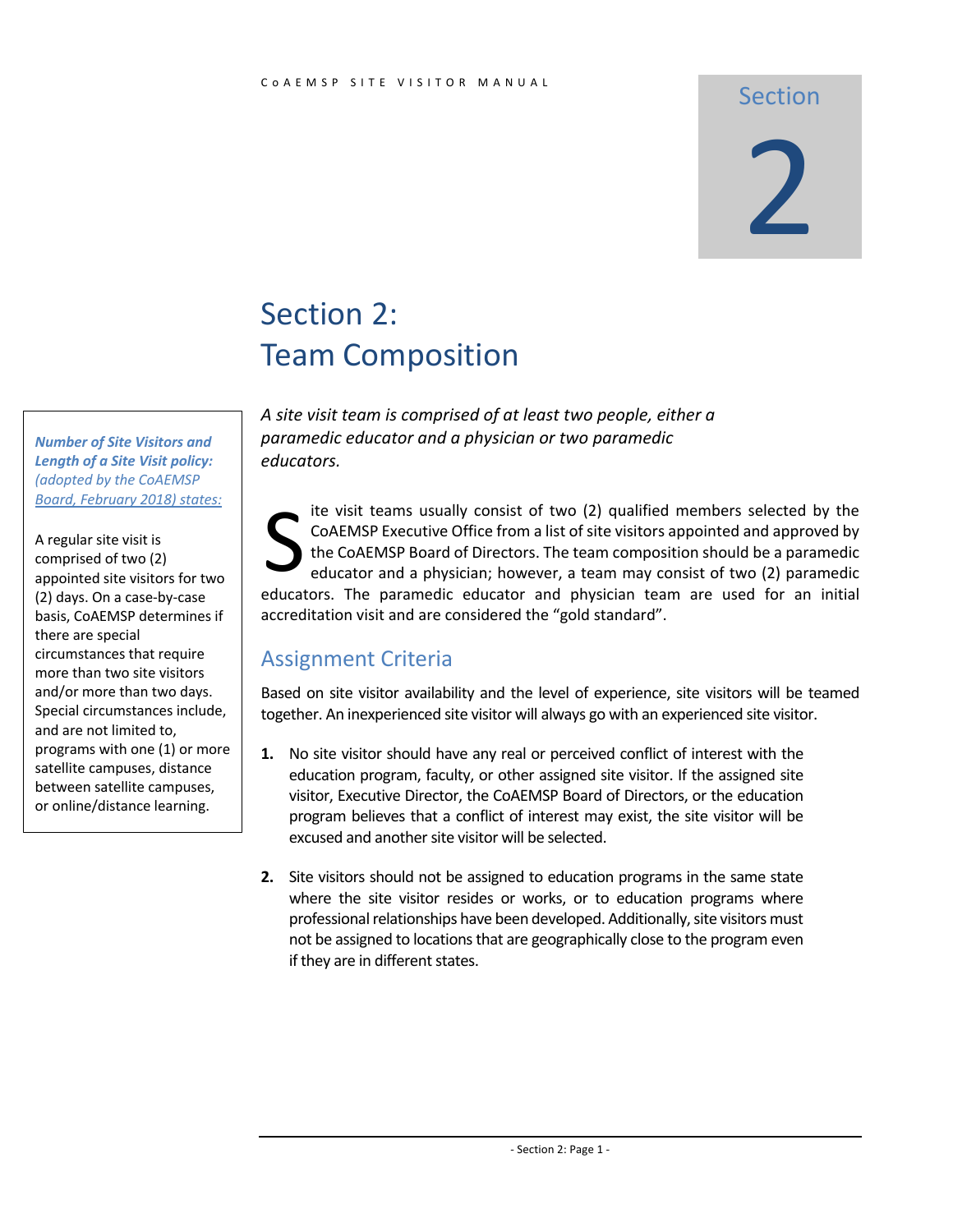**3.** All site visitors are required to acknowledge the Confidentiality Agreement. (The confidentiality agreement is emailed from the CoAEMSP Executive Office in advance of *every* site visit. The acknowledgement isreturned via email to the CoAEMSP Executive Office. This is a reminder of the importance of the confidential nature of the site visit. *Confidentiality is paramount to the accreditation process.*

#### **Team Captain**

The team member having the most site visit experience is often designated as the Team Captain (TC). The Team Captain is responsible for:

- \* working with the program director to make a schedule for the visit;
- \* communicating the site visit team's findings to the program personnel; and
- \* completing and submitting the Site Visit Report (SVR).

#### **Additional Personnel**

Site visitor trainees and/or observers may accompany the site visit team. Site visitor trainees are assigned by the CoAEMSP Executive Office. State EMS Officials are encouraged to accompany the site visit team. Additionally, the Executive Director, or designee, will periodically audit site visits as part of the quality assurance process.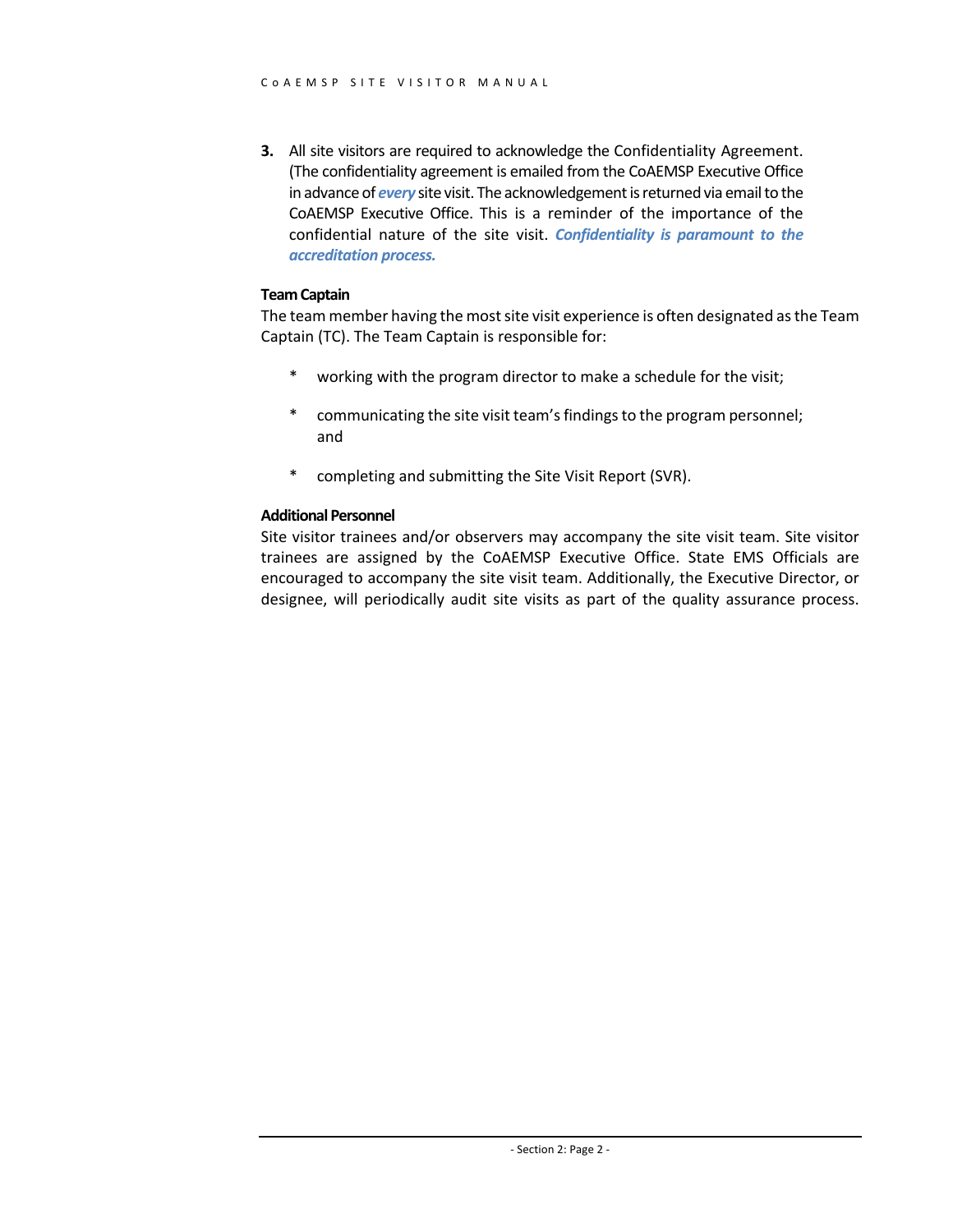### Section

# 3

# Section 3: Responsibilities

*Responsibilities begin when a site visitor accepts the assignment and end when CAAHEP awards the final accreditation status to the program.*

he CoAEMSP Executive Office, the site visitors, and the program work together to coordinate the site visit. The responsibilities described below are listed in the chronological order in which they are discharged prior to, during, and after the site visit. T

#### **Purpose of the Site Visit and the Site Visit Team**

There are multiple steps in the accreditation process and the site visit is an important part of that process. Until CAAHEP makes the final accreditation action, however, no single part of the process, including the site visit, determines a program's compliance with the CAAHEP *Standards* or its accreditation status.

After the site visit is complete and the program has had an opportunity to respond to the

Click here for the Site Visitor Checklist. site visit findings, the CoAEMSP Board will determine whether the potential *Standards* violations observed during the site visit constitute deficiencies within the program. The CoAEMSP Board will then make a recommendation to CAAHEP based on all program

materials, responses, the site visit findings, and remediation by the program. This also means that unbiased observation of the program by the site visit team, those individuals who actually "see" the program, is critical.

#### Before the Site Visit

The CoAEMSP Executive Office will match available site visitors with the program's site visit dates. Upon being selected for a site visit, the team members will confirm with the CoAEMSP Executive Office their willingness to participate.

A site visitor with a real or perceived conflict of interest with the education program to be evaluated must inform the CoAEMSP Executive Office and disqualify themselves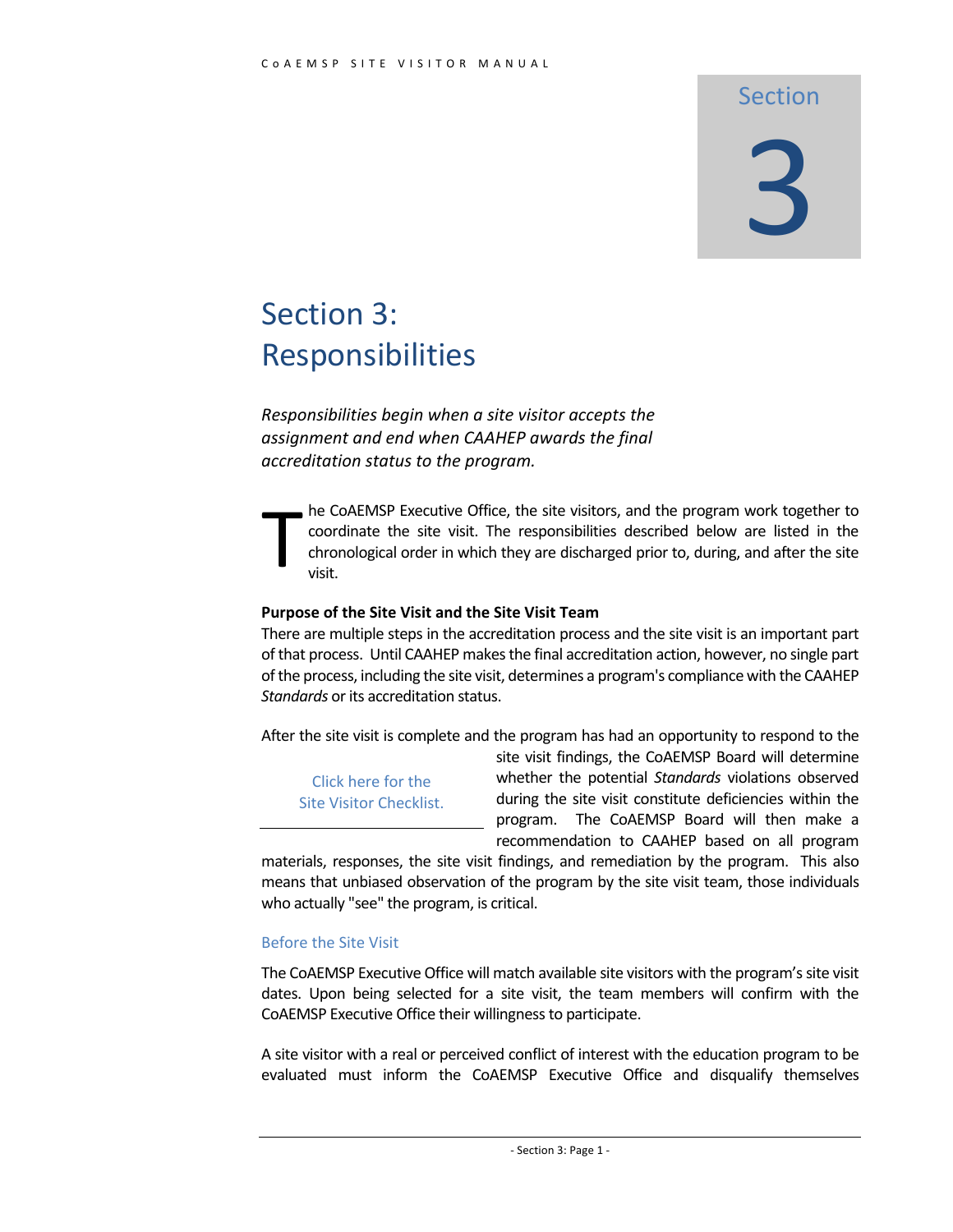#### *Site Visitor Conflict of Interest policy (approved by the CoAEMSP Board, February 2013) states:*

Site visitors should not be assigned to education programs in the same state where the site visitor resides or works or to education programs where professional relationships have been developed. Additionally, site visitors must not be assigned to locations that are geographically close to the program even if they are in different states.

immediately. The CoAEMSP Executive Office reserves the right to disqualify a site visitor based on a real, perceived, or potential conflict of interest. Prior to each site visit, the site visitor is required to acknowledge the Confidentiality Agreement which is sent in advanced of the site visit.

The CoAEMSP Executive Office should be notified at the earliest possible time if any emergency conflicts arise for the site visitors after assignment to a site visit and prior to the scheduled date(s) of the visit. Additionally, emergency contact information for the site visitor should be provided to the CoAEMSP Executive Office in case it is necessary to make contact while s/he is on a site visit.

#### **Self Study Report**

Upon receipt of the program's Self Study Report (SSR) and the Executive Analysis (EA) (completed by the Executive Office), the site visit team members should review the documents in relation to the CAAHEP *Standards.*

- **1.** Following review of the SSR and the EA, site visit team members should communicate with each other in order to identify concerns, outline specific areas for scrutiny, and develop strategies for data collection and evaluation. This collaboration should be done the evening before the site visit or earlier when possible.
- **2.** When necessary, the site visit Team Captain should communicate with the education Program Director regarding questions about the SSR and supplementary materials the program should make available during the site visit.
- **3.** Site visit team member(s) should communicate with the CoAEMSP Executive Office regarding any questions or concerns not clarified in (1) or (2) above.

#### **Travel**

Airline travel arrangements and hotel accommodations are made through the CoAEMSP designated travel agent. When possible, the travel arrangements of the site visit team members should be coordinated.

Travel Agent Email jennifer@coaemsp.org for the assigned travel agent

The travel agent will reserve the lodging accommodations. The plane ticket will be direct billed to CoAEMSP. The hotel will be paid by you at the time of the site visit. You will submit an expense report.

Each site visitor will receive one (1) check via ACH direct deposit in advance of the site visit for the food per diem in the amount of \$225, which is equivalent to \$75 per day of the site visit. A portion of the per diem check is considered income and is based on the per diem rate for the destination city. A 1099 is issued when an individual's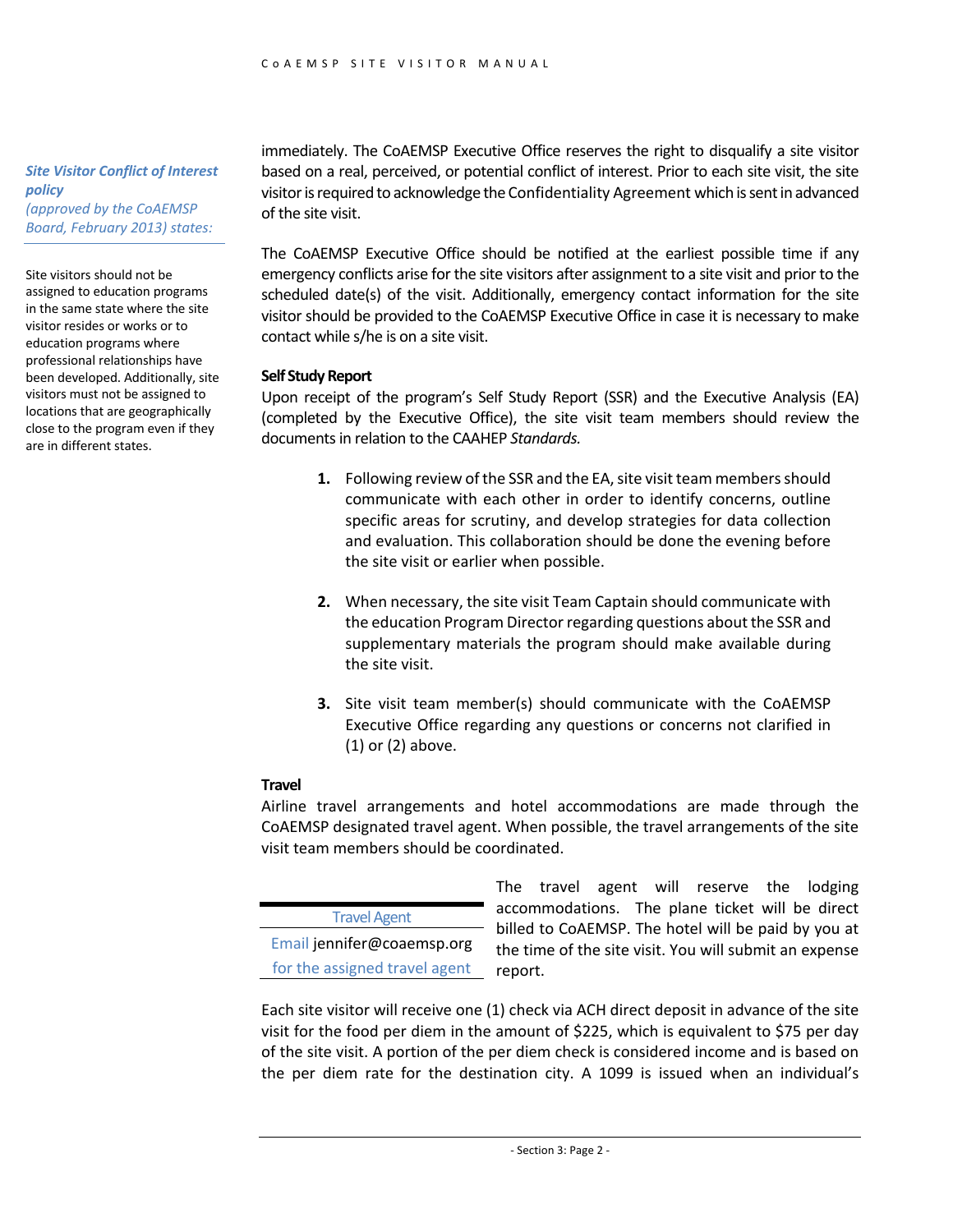#### *Conflict of Interest from a Program Sponsor toward a site visitor (to propose to the CoAEMSP Board, February 2018) states:*

The CoAEMSP provides the program sponsor with the opportunity to review members of the proposed team to identify any conflicts of interest that would make service by any member of the team inappropriate.

If the program sponsor believes that one or more of the members of the proposed team has a conflict of interest and would not be able to serve as an unbiased member of the team, the program director must notify the CoAEMSP immediately. The following conflicts of interest may include but are not limited to:

- Employed or living in the same geographic region
- § Previous employee or appointee of program or sponsor
- A graduate of the program
- § Been involved with publicly expressed opinions bearing on accreditation of program
- § Previous employee or appointee of a clinical or field affiliate site
- **■** Has a relative associated with the program or sponsor
- § Is or has been a paid or unpaid consultant to the program

Upon disclosure of a possible conflict of interest, the CoAEMSP Executive Office will make the final determination.

collective income reaches \$600. It is the responsibility of the individual to claim the income on their personal income taxes.

*Upon request by a site visitor, a site visitor may request in advance a check to cover hotel costs. This request should be made at least four (4) weeks before the site visit.*

If there is money that remains at the end of the site visit from the food per diem, the site visitor may keep the money. The site visitor must submit an expense report within 14 days of the site visit. CoAEMSP will reimburse within 14 days of receiving the expense report.

The education program should provide ground transportation for the site visit team to and from the airport and during the site visit, if possible. Site visit team members are responsible for confirming the ground transportation with the Program Director. A rental car may be used; however, requires preauthorization from the CoAEMSP Executive Director and the Program Director.

ALL modes of transportation to and from the host city airport and lodging accommodations must be coordinated with the Executive Office to ensure compliance with CoAEMSP Policies and Procedures.

#### **Agenda**

The site visit agenda should be arranged by the Program Director in consultation with the site visit Team Captain. The Program Director may choose to use the sample agenda located at www.coaemsp.org/ Site\_Visits\_Visitors.htm. When necessary, the agenda should be modified to ensure that the relevant parties can be interviewed and pertinent data can be collected and verified. Final approval of the agenda is the responsibility of the Team Captain.

The agenda will always begin with a meeting with the program director followed by the general group session. The agenda will always end with an informal meeting with the program followed by the exit summation with the administration and program personnel. The order of the other activities in between will vary based on availability of students, graduates, employers, faculty, and travel time to and from the clinical and field internship sites.

Key elements to scheduling the site visit include:

- **Meeting with the Program Director** to review the site visit schedule and make any necessary adjustments.
- \* **Hosting the Opening General Group Session** to inform the administration and program personnel about the purposes, function, and mechanics of the site visit and its relationship to the accreditation processes of the CoAEMSP and CAAHEP.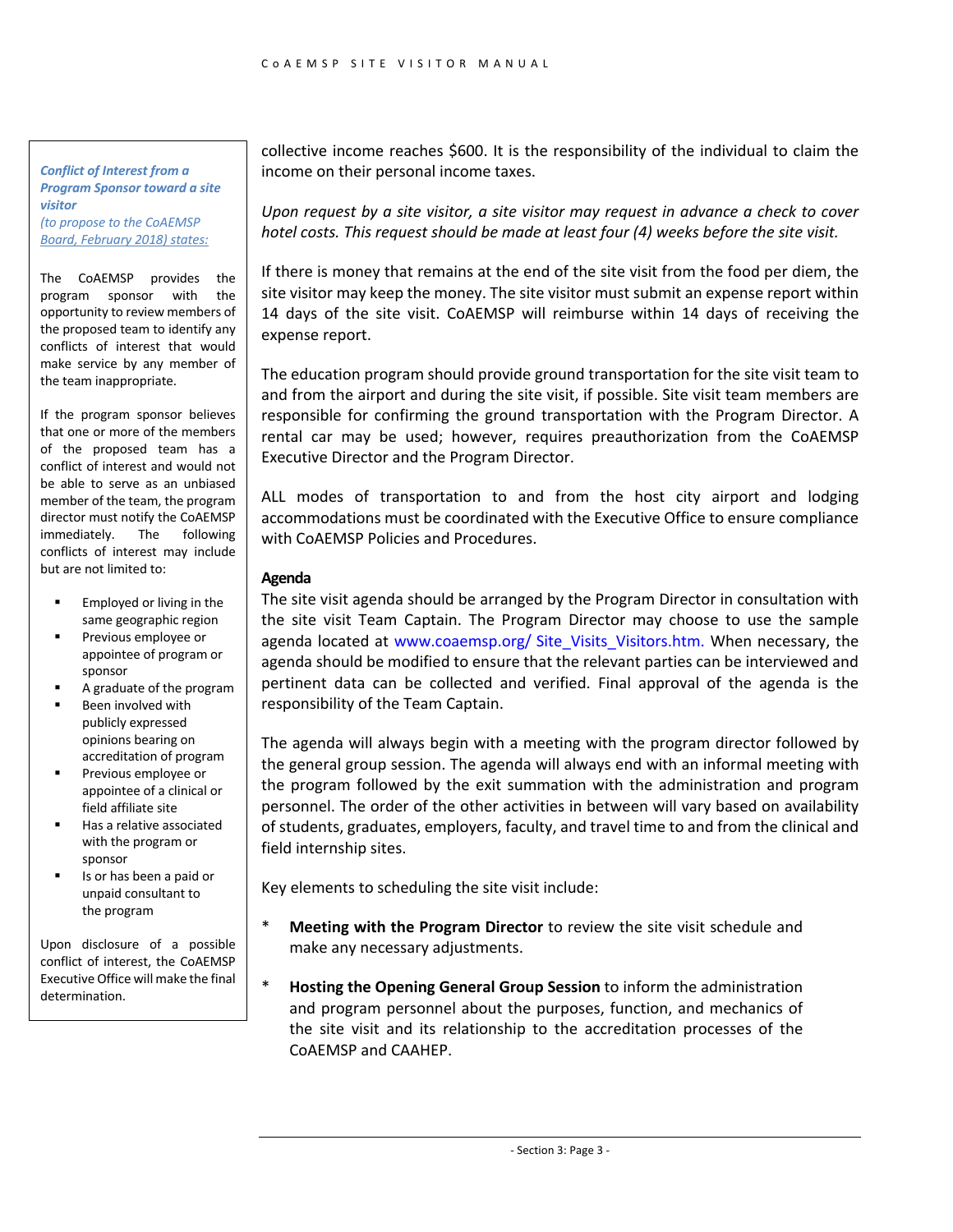\* **Interviewing students and reviewing student records and program files** on Day 1. Information collected during these formal activities often provide additional information to support the other activities of the site visit.

Everything in between may be arranged as necessary:

- \* Interviewing graduates, employers, Medical Director, faculty, Advisory Committee members
- \* Reviewing student records and program files
- \* Visiting clinical and field sites

The site visit will conclude with:

- \* **Meeting informally with the Program Director**, which may include the Dean.
- \* **Providing an Exit Summation** with the administration and program personnel.

#### **Withdrawing from a Site Visit**

A site visitor who withdraws from a scheduled site visit is responsible for expenses incurred prior to the withdrawal unless documentation of an emergency is provided. Emergency is defined as:

- \* Personal or family illness or injury
- \* Death of an immediate family member
- \* Military assignment
- Jury duty
- Natural disaster

#### **Preliminary Team Meeting**

The site visitors should plan to meet with each other before the beginning of the site visit. At this meeting, the site visit team should review issues arising from the Self Study Report, the Executive Analysis, the agenda, and finalize the evaluative strategies.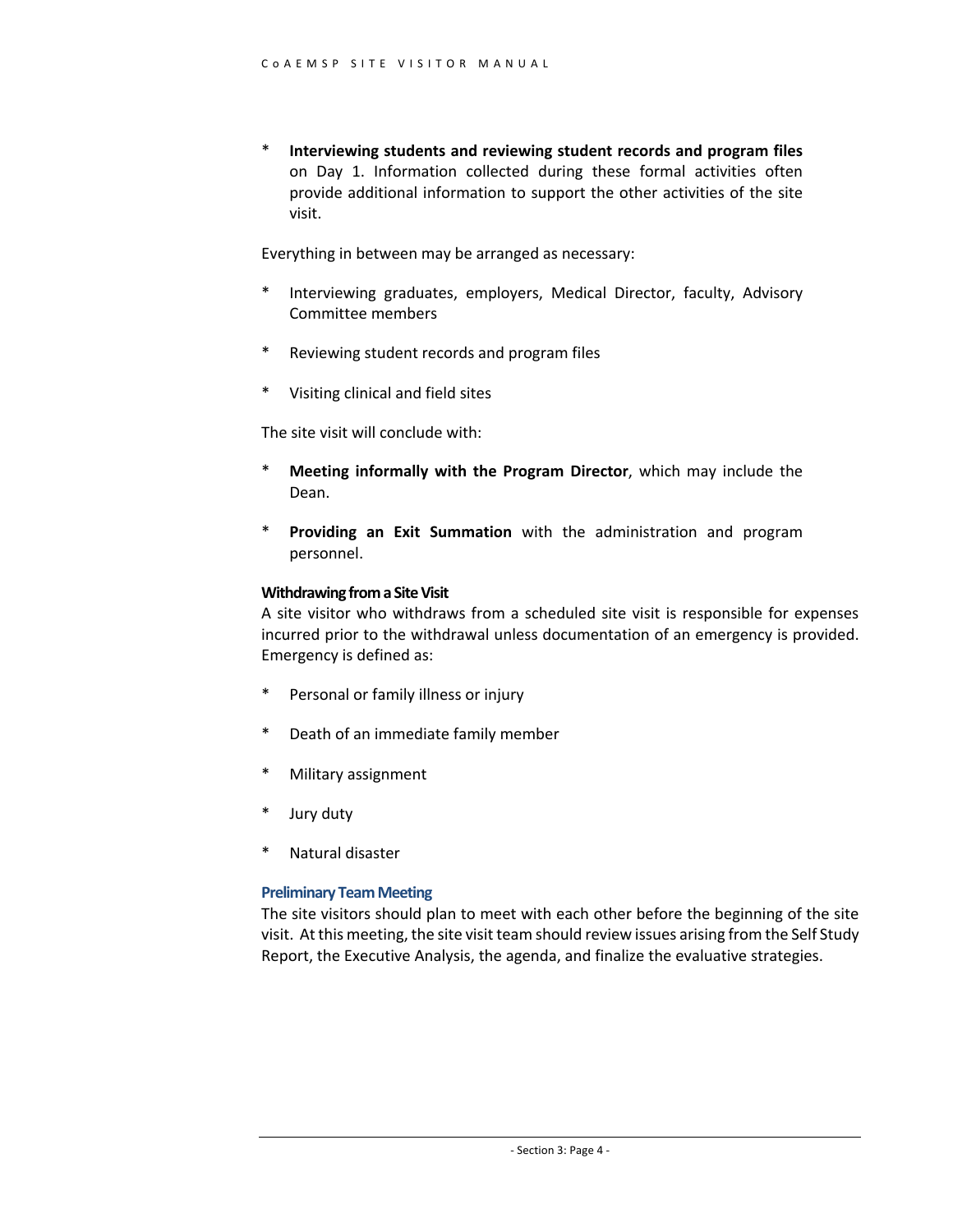#### During the Site Visit

Interview questions are the foundation of the site visit. Phrasing the question properly will elicit more information and accurate information.

he site visit is a dynamic and flexible process that is adapted to the type and size of the program reviewed and the completeness and clarity of the Self Study Report (SSR). A list of suggested questions has been developed for each of the groups or individuals that the site visitors interview. The questions serve as conversation starters, and are not meant to be verbatim questions, but rather topics to pursue. There is no correct or set order to the questions. The identified questions are by no means exhaustive. Some avenues may require more extensive investigation if deficiencies are suspected. The same questions are asked of several groups to verify the information and perceptions. For a complete list of questions and key talking points, visit www.coaemsp.org/ Site\_Visits\_Visitors.htm. T

The use of open questions is encouraged, focusing less on one-word answers. Openended questions can produce facilitative responses and reduce the need for additional questions. Direct questions are appropriate, too, when the need is immediate information or the interviewee is rambling or being vague. Avoid "why" questions; this often puts the interviewee on the spot.

#### **Initial Meeting with the Program Director**

Fears and/or anxieties should be allayed, but no promises should be made regarding accreditation decisions. Site visit team members should remind the education Program Director that they are only gathering information and do not influence or make final accreditation recommendations.

This meeting is also a good opportunity to hear candid remarks from the Program Director as well as updates and any program changes that may have occurred since the SSR was originally submitted.

#### **General Session with Program Officials**

This session should include as many individuals as possible who are involved in the program, including administration, staff, and the medical director. Some of the following information will be a review for those closely involved with the process, but it is important to lay the appropriate groundwork.

- 1. Introduce the site visitors. Include names and titles. Backgrounds should include role in EMS education, EMS systems, and emergency medical care.
- 2. Identify that you represent the CoAEMSP and CAAHEP.
- 3. Define the purpose of your visit to verify and clarify information relevant to the program. Emphasize that the program will be evaluated against the CAAHEP *Standards*. **You are not there to tell the program how you do it**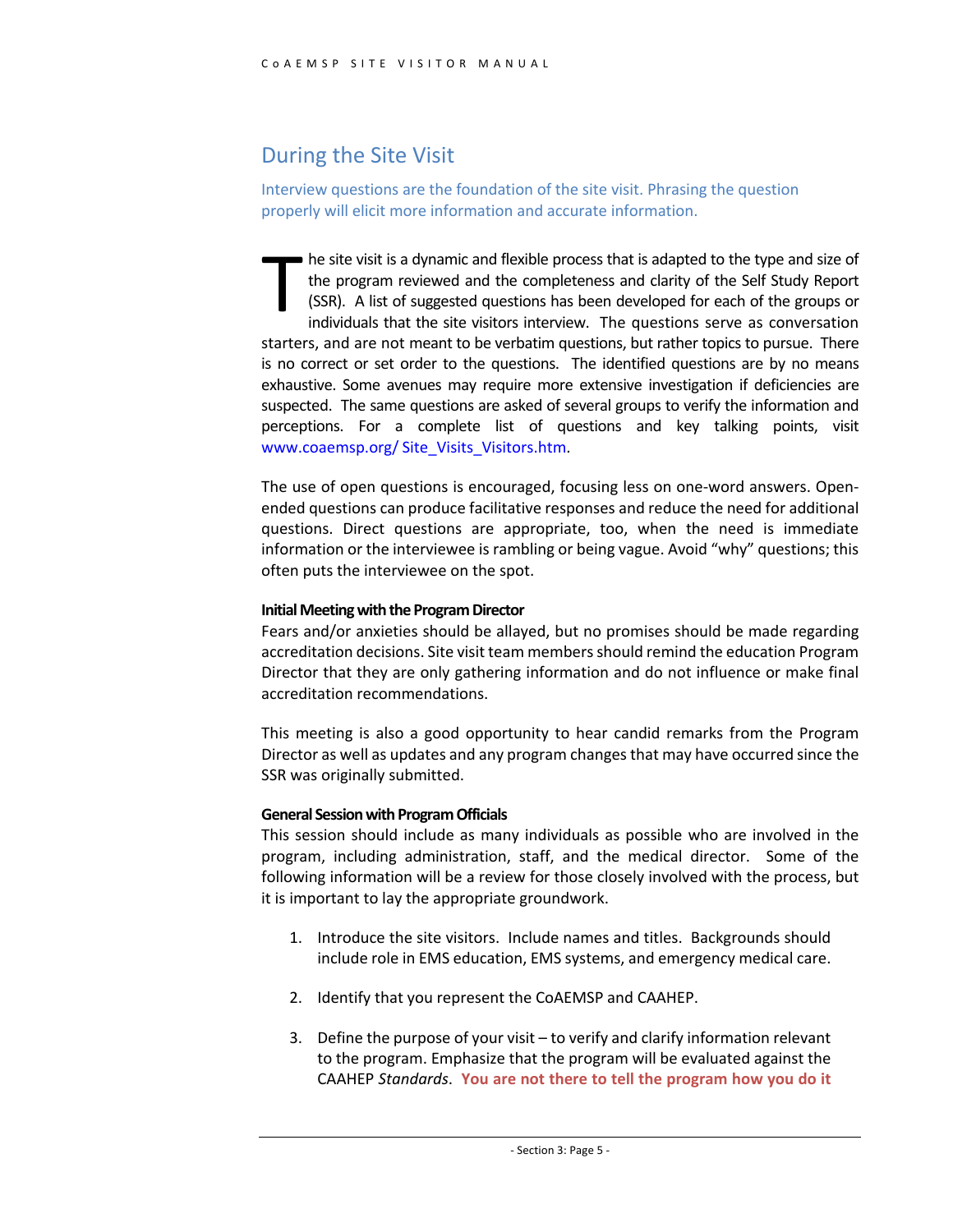**or how to do it in general.** Their program is not evaluated against your program. Make that clear.

- 4. State that all the information that you gather, not otherwise public, will remain confidential.
- 5. Emphasize that the site visit team does not recommend accreditation. The team is responsible for gathering information.
- 6. Clarify that you are reviewing only the Paramedic program not the Basic or Advanced EMT program.
- 7. Explain that you will review the medical control and quality improvement aspects of the EMS system(s) in which the students are placed for field internship.
- 8. Discuss that in order to obtain an accurate reflection of the program, you need to interview students, graduates, employers, and clinical and field preceptors without the program director or faculty present.
- 9. Emphasize that the process is not only to gather information, but also to be consultative. The CAAHEP *Standards* provide minimum requirements.

#### **Data Collection/Interpretation**

The site visit team members should solicit, collect, verify, and interpret the information made available by the education program through interviews with faculty, preceptors, employers, program Advisory Board members, and administration. The role of the site visit team is to report on the education program's degree of compliance with the CAAHEP *Standards* by:

- **\*** Inspecting the pertinent facilities and resources.
- **\*** Reviewing and analyzing appropriate documentation and reports.
- Interviewing key education program personnel, medical director(s), support staff, students, graduates and representatives from the program's Advisory Committee.

#### **Documentation & the Site Visit Report**

The site visit team must carefully document all findings according to the outline provided in the Site Visit Report. The Site Visit Report is the communication to the CoAEMSP Board of Directors and CoAEMSP Executive Office detailing the findings of the site visit.

Some questions appear to relate to one another and are indeed asking for a different answer. Do not comment by writing "see above" or refer to a previously answered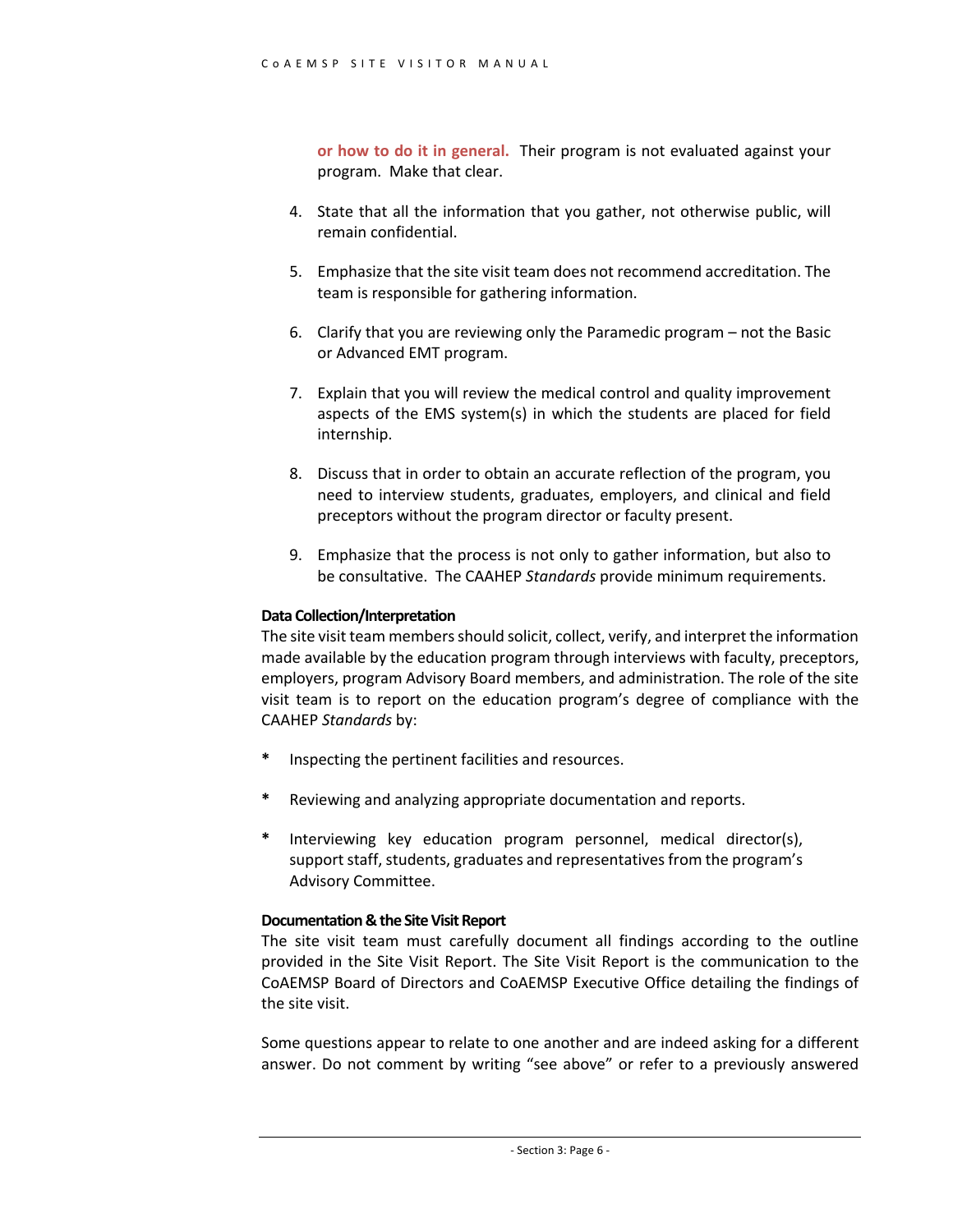question. Even if you have to repeat part of an answer, it provides a better understanding for the CoAEMSP Board and the program staff who will read the report.

- Evidence must be provided to substantiate all potential Standards violations and/or education program weaknesses. For example, if the Standard in question is identified as medical director does not "assure the competence of each graduate…", substantiation may consist of reference to statements made by the students or staff, to admission of non-participation by the physician(s) concerned, or the absence of any documentation signed by the medical director attesting to the competence of each student.
- For all Standards "Not Met", references must be made to the Standard cited.
- All Standards marked as "Not Met" must have a rationale as to why and how the site team determined that there was a potential Standards violation.
- All questions posed in the Executive Analysis must be addressed and answered at the end of the Site Visit Report.

Additional notes should be stated in the Site Visit Report further clarifying an issue or providing additional information on the program. The SVR is used to prepare the Findings Letter (FL) and is reviewed by the CoAEMSP Board when formulating its recommendation to CAAHEP. Additional information is encouraged that would provide a better snapshot of the program.

Editorials regarding your personal thoughts and feelings about the program are not allowed and may lead to problems when the CoAEMSP Executive Office has to address the program. Please refrain from including personal biases and reference to your own program while conducting the site visit and completing the report.

#### **Exit Summation**

This session includes those individuals invited by the program, and may include administration, staff, and the medical director. Provide an oral summary of the site visit team's assessment of the program's strengths, potential Standards violations, and suggestions for improvement.

#### REMEMBER

- $\checkmark$  READ the Executive Analysis (EA) just like you read the ISSR/CSSR preparing for the site visit.
- $\checkmark$  Explain all "Not Met" Respond to ALL questions in the EA State why the program does NOT meet a Standard Email CoAEMSP Executive Office the Site Visit Report within 1 week of the site visit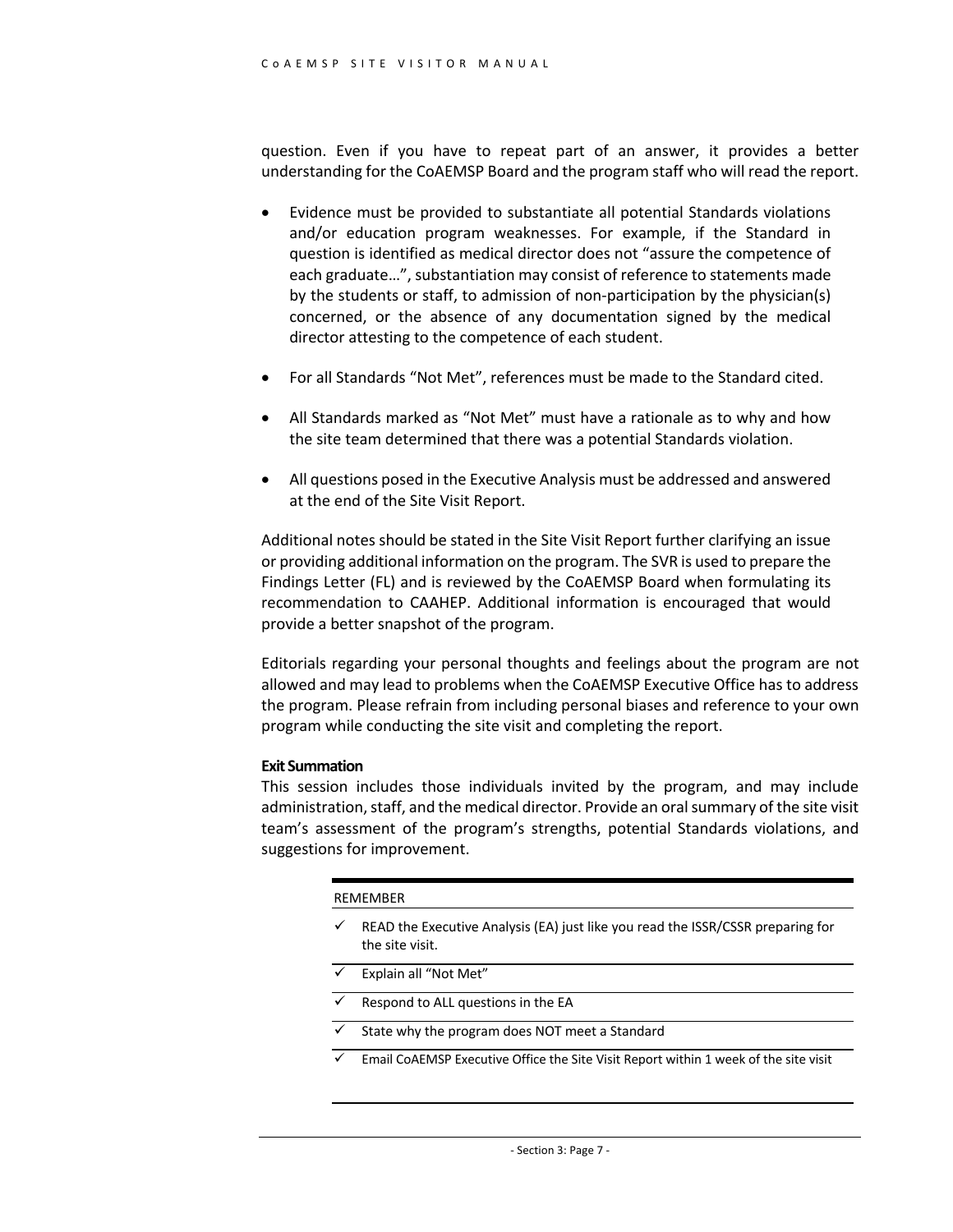- 1. Reemphasize
	- o Site visit team maintains confidentiality of the information associated with the site visit not otherwise public
	- o Program will receive a written report in the form of a Findings Letter and an official copy of the Site Visit Report
	- o Program has been reviewed based on the CAAHEP *Standards*
	- o Site visit team does not recommend accreditation status
	- o Program will respond to CoAEMSP directly with written clarifications
	- o Program will receive official notification from CAAHEP of CAAHEP's action.
- 2. Program will receive an online evaluation form from CoAEMSP to assess the site visit team and the CoAEMSP Executive Office
- 3. Present Strengths
- 4. Present Potential Standards violations
- 5. Present other Recommendations

An UNOFFICIAL paper copy of the Summary Page of the Site Visit Report may be left with the program director at the conclusion of the site visit.

**Under no circumstances are the site visit team members to indicate their personal views or predict programmatic results,** CoAEMSP recommendations, or CAAHEP actions.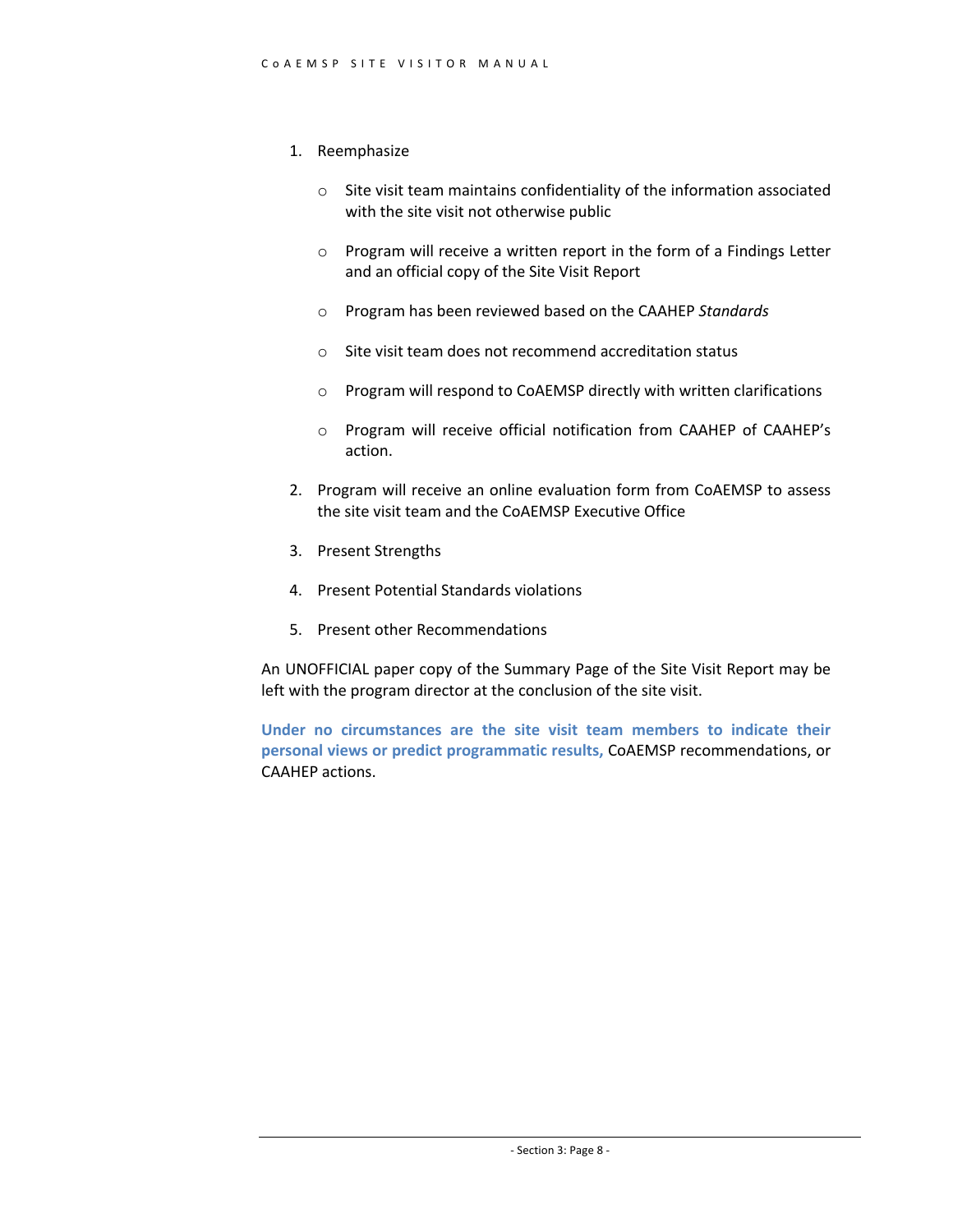#### After the Site Visit

Following the site visit, team members are required to:

- **1.** Submit via email the Site Visit Report within one (1) week of the conclusion of the site visit.
- *2.* Submit the CoAEMSP Expense Report with all expense vouchers/receipts within two (2) weeks of the site visit completion directly to CoAEMSP's CPA firm. (The expense report is provided with the email confirming the site visit and at www.coaemsp.org/ Site\_Visits\_Visitors.htm.) *The CoAEMSP will not reimburse expenses incurred by site visit team members if the expense report is submitted more than 30 days after the site visit.*
- **3.** Communicate directly with the CoAEMSP Executive Director or key CoAEMSP staff person for site visits if there are concerns about a site visitor's performance.
- **4.** Report to the CoAEMSP Executive Office any impropriety or unusual circumstance that could affect the validity of the site visit.
- **5.** Submit the names of the program director and/or medical director to the CoAEMSP Executive Office if you recommend either as a potential site visitor.
- **6.** Complete and return via online survey the Peer Evaluation. (The link will be provided to you following the site visit.)

#### **Findings Letter**

Upon receipt of the SVR, the CoAEMSP Executive Office will prepare the Findings Letter. The FL reflects the strengths, potential CAAHEP *Standards* violations, and recommendations of the site visit team. It is the basis for the program to confirm the factual accuracy of the report or to allege specific factual errors at the time of the site visit. In addition, the program may submit new documentation of corrective actions taken after the site visit.

A draft of the Findings Letter will be provided to the site visit team for review and comment prior to it being forwarded to the program. The site visit team will have up to one (1) week to review it. The final FL will be sent to the program and it will become part of the permanent and official record of the program, along with the Self Study Report, the Executive Analysis, the Site Visit Report, and the program's response to the Findings Letter.

*Expenses: What is reimbursable and what is covered by the per diem?*

*per diem* 

Meals & Incidentals (Internet, sundries)

*Reimbursable – submit on Expense Report*

Lodging Car Rental Mileage to home airport Airport Parking

*Destruction of Materials policy (approved by the CoAEMSP Board, August 2015) states:*

Once there has been a final determination of the findings letter, the site team members and any other site visit participants who received materials from the CoAEMSP, shall destroy all materials and communications related to that site visit, such as: all documents received prior to visit, any emails pertaining to the visit, the unofficial and official team reports, and notes taken during visit. Destruction of materials requires deleting all electronic files and shredding of any paper documents received.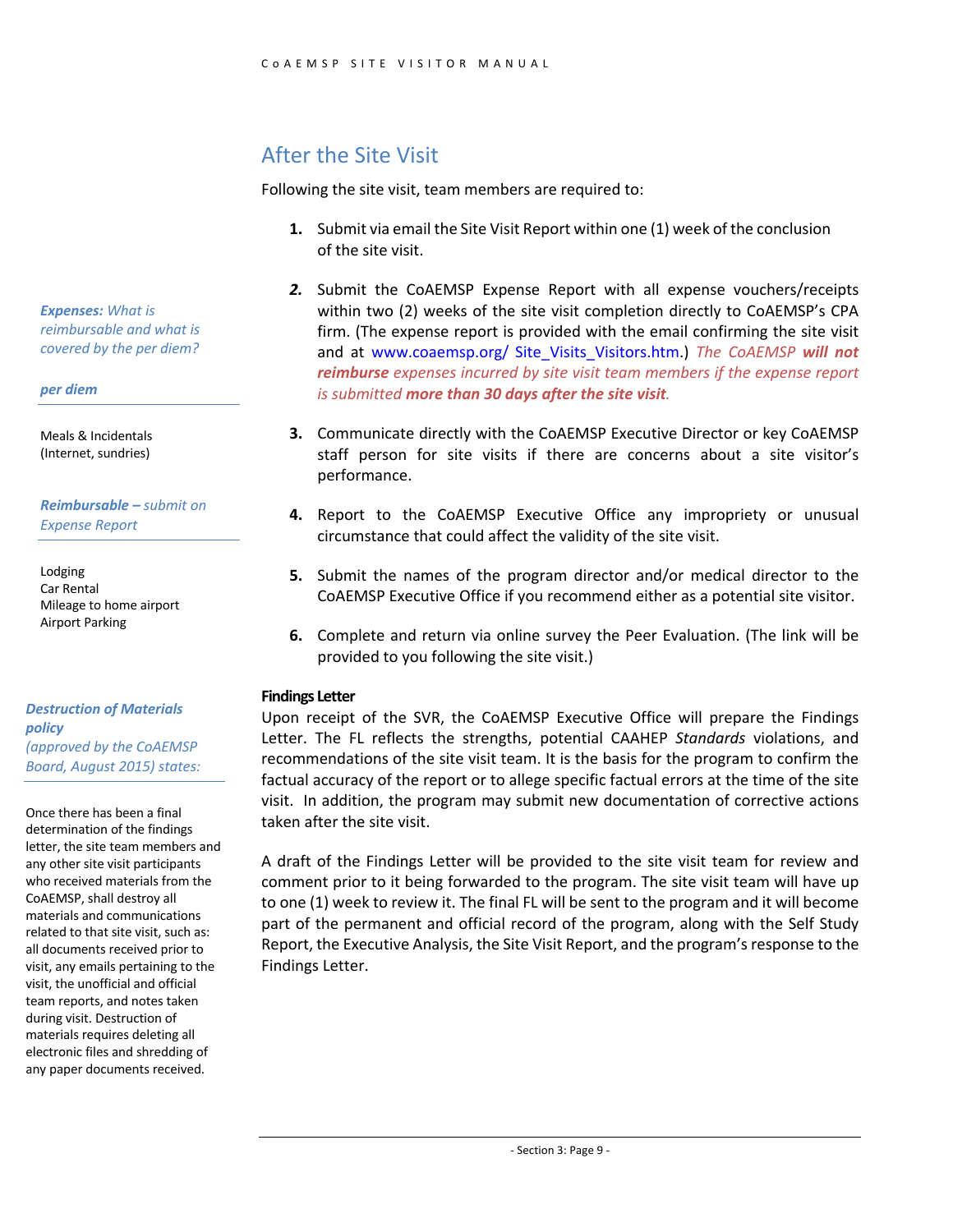## Site Visitor Checklist

| Task                                                                                                                   | <b>Responsibility</b> | <b>Due Date</b>                                                                                  |
|------------------------------------------------------------------------------------------------------------------------|-----------------------|--------------------------------------------------------------------------------------------------|
| Call PD to introduce self; provide background<br>experience related to EMS education; discuss agenda                   | <b>TC</b>             | Within 5 days of receiving confirmation<br>email w PD's contact info                             |
| Communicate with SV team regarding arrival and<br>departure times; introduce self                                      | <b>TC</b>             | Within 10 days of receiving confirmation<br>email w PD's contact info                            |
| Contact CoAEMSP Travel Agent to Book Airline Ticket<br>& Reserve Hotel                                                 | TC & TM               | After the Team Captain has talked about<br>the preliminary schedule with the program<br>director |
| Send Self Study Report, Executive Analysis, and per<br>diem/advance                                                    | Staff                 | 4-6 weeks before site visit                                                                      |
| Complete site visit agenda with PD                                                                                     | <b>TC</b>             | 2 weeks before site visit                                                                        |
| Communicate w SV team about structure of SV,<br>potential areas of concern                                             | TC / TM               | 1 week before site visit                                                                         |
| Communicate ground transportation arrangements to<br>SV team                                                           | <b>PD</b>             | 1 week before site visit                                                                         |
| Pack for Site Visit, including the: Executive Analysis -<br>Self Study Report - Site Visit Report form -<br>Standards. | SV Team               |                                                                                                  |
| <b>Site Visit Takes Place</b>                                                                                          |                       |                                                                                                  |
| Email Unofficial Site Visit Report to CoAEMSP                                                                          | <b>TC</b>             | Within 1 week of site visit                                                                      |
| Email Expense Report to CPA                                                                                            | TC & TM               | Within 2 weeks of site visit                                                                     |
| Draft & Review Findings Letter                                                                                         | Staff / SV<br>Team    | Within 4-6 weeks after receipt of SVR                                                            |
| Send Findings Letter & Official Site Visit Report to<br>Program                                                        | Staff                 | Within 60 days of site visit                                                                     |
| <b>Complete Peer Evaluation</b>                                                                                        | TC & TM               | Within 45 days of site visit                                                                     |
| Complete PSQ                                                                                                           | PD & Dean             | Within 45 days of site visit                                                                     |
| Respond to the Findings Letter                                                                                         | PD                    | 60 days before next CoAEMSP meeting<br>(date will be identified in letter)                       |

TM = Team Member PD = Program Director SV = Site Visit

TC = Team Captain Staff = CoAEMSP Executive Office Staff PSQ = Post Survey Questionnaire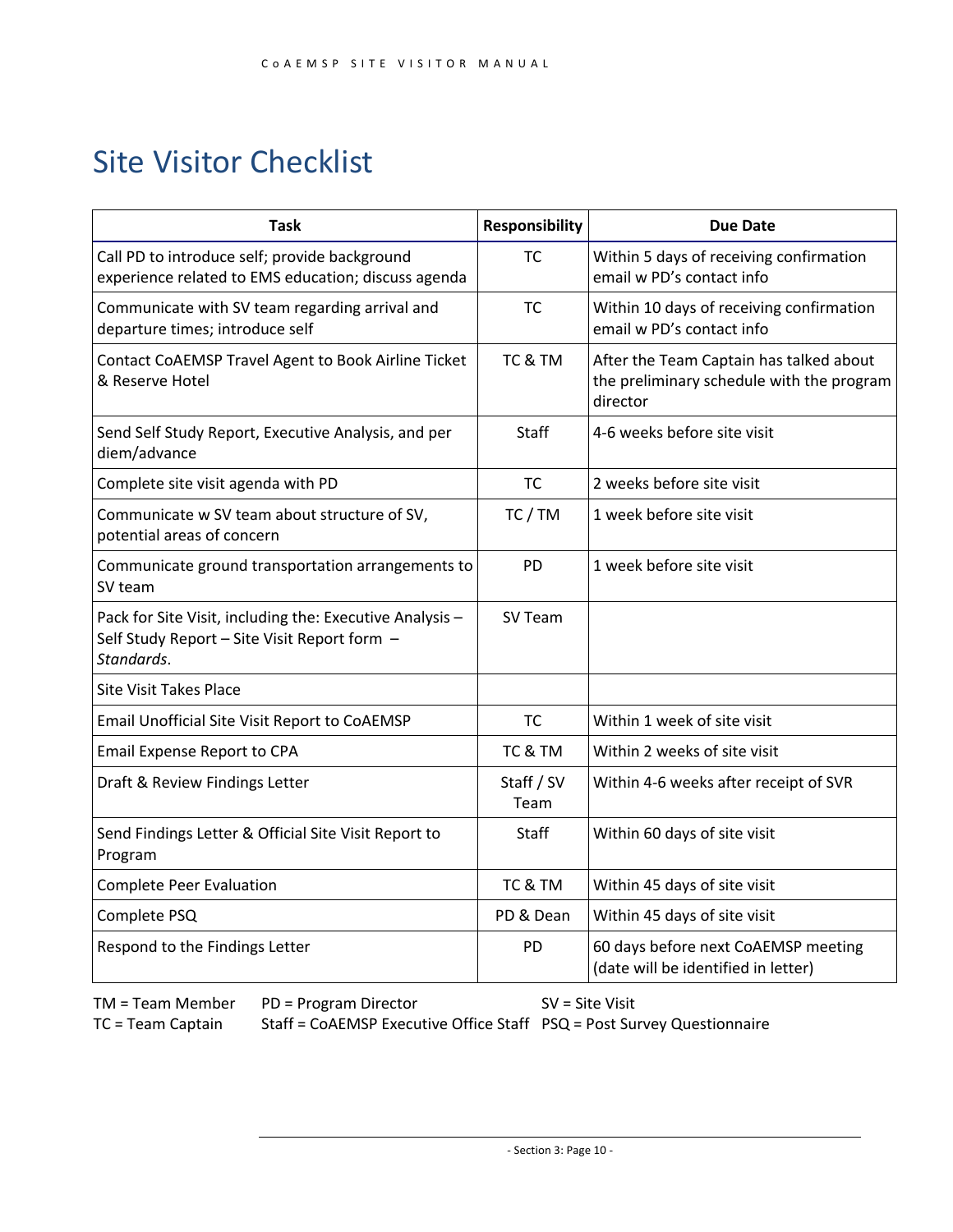### Section

# 4

# Section 4: Professionalism

ite visitors are the representatives of the CoAEMSP and CAAHEP; therefore, the behavior of the members of the site visit team will be interpreted as a direct reflection of the professional and ethical expectations held by the accrediting agency they represent. Although behavioral concerns arise infrequently, this issue has provided cause for questioning the accountability and credibility of the system. Careful adherence to the following principles of behavior should minimize such occurrences and strengthen the educational community's confidence in the accreditation process. In fact, just as in the evaluation of any paramedic educational program, appropriate affective behavior is of paramount importance to the practitioner. In your representation of the CoAEMSP and CAAHEP, the appropriateness of the affective behavior you portray is equally essential. S

#### **Dress Code**

CoAEMSP's objective in establishing a formal work dress code is to enable our volunteers to project the professional image that is in keeping with the needs of our educational programs to trust us. Site visitors should project the image of a trustworthy, knowledgeable professional for the programs who seek accreditation and our consultative and facilitative services. This means that jeans and sneakers are not appropriate attire.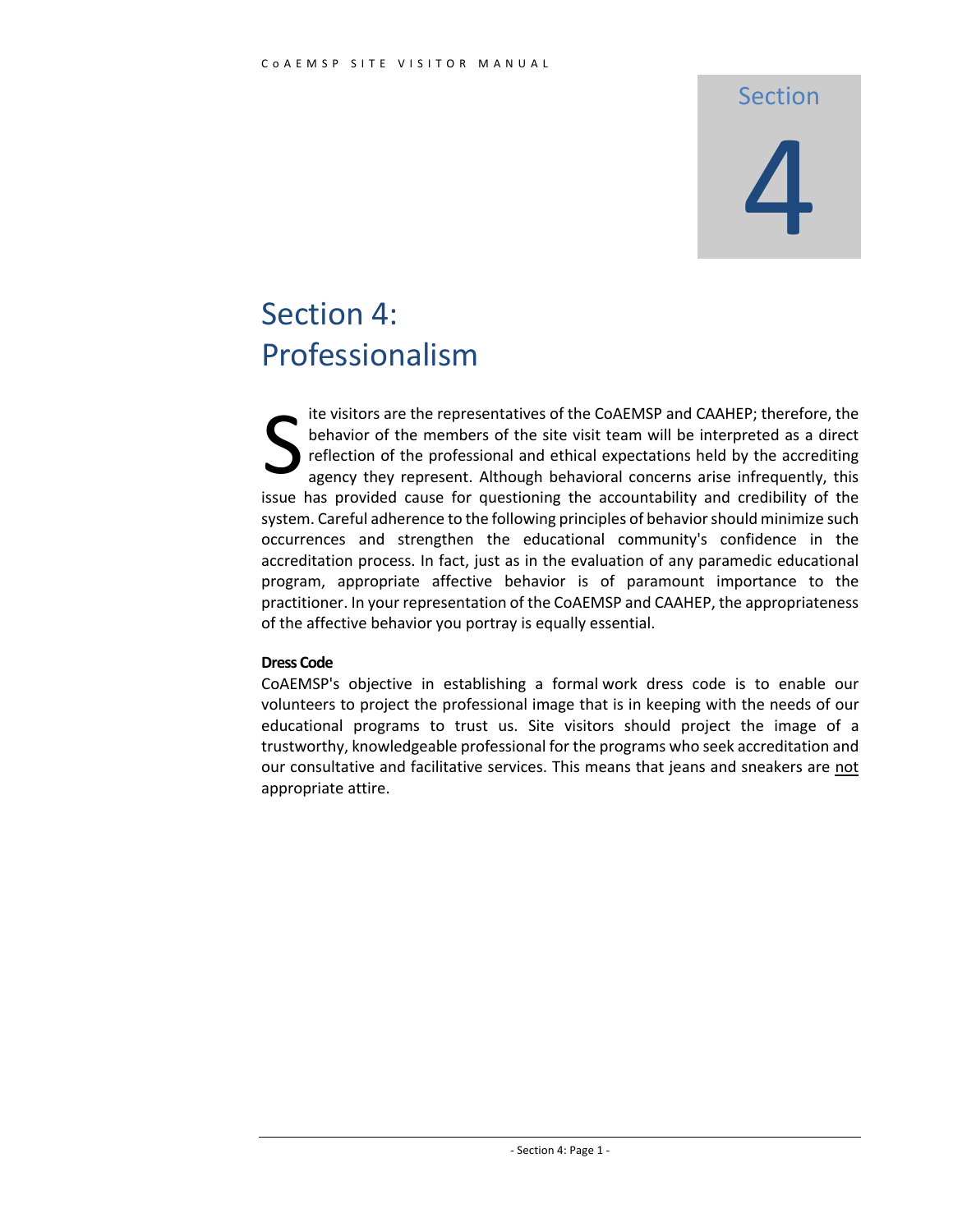#### **Behavioral Concerns1**

There are a few cardinal rules for site visitors to paramedic education programs:

- **Do not tell them how you do it.** They really don't care. Moreover, you give the impression that you are evaluating their program against yours. You cannot do that.
- **Inspect all of the required areas;** cover all of the CAAHEP *Standards*! The process has no credibility if you indicate something is in substantial compliance and it has never been reviewed. The schedule leaves enough time to cover all areas.
- **If clinical or field internship areas are too numerous to visit each location,** the site visit team should select what **they** wish to see. Pre-selection by the program can stack the deck.
- **Explain that you wish to interview students, graduates, and preceptors, without program faculty present.** You need candid information.
- **If a deficiency is suspected, verify it to your satisfaction.** Be thorough.
- **Don't inflict your pet EMS peeve on the program.** Just because you feel that a good paramedic education program must have "X" does not mean the program must have "X" if it is not a Standard.
- **Resist the temptation to tell them how to do it.** General suggestions and ideas on how to accomplish something may be appropriate to a point. However, advice tends to get confused with deficiencies; i.e., "We didn't pass because we didn't do it the way he/she said."
- **Be honest.** There should be no surprises in the final report. The contents of the report should be discussed at the exit summation.
- **Read the Self Study Report.** The process lacks credibility if the site visitors are unfamiliar with the materials. The program has put a great deal of effort into preparing the Self Study Report. Be familiar with it.
- **Conflicts of interest must be avoided.** Site visitors must decline any assignment in which a real or potential conflict of interest may be perceived. This includes assignment to programs in which former associates, former students or relatives are employed, or institutions where the site visitor has been employed or has a competitive relationship.

<sup>1</sup> The behavioral concerns are adapted from "A Decalogue for the Accreditation Team, " Hector Lee (COPA Agenda, February 5, 1976) and "Guidelines for CoAEMSP Site Visitors" Patricia Tritt, RN, MA (CoAEMSP, May 2002)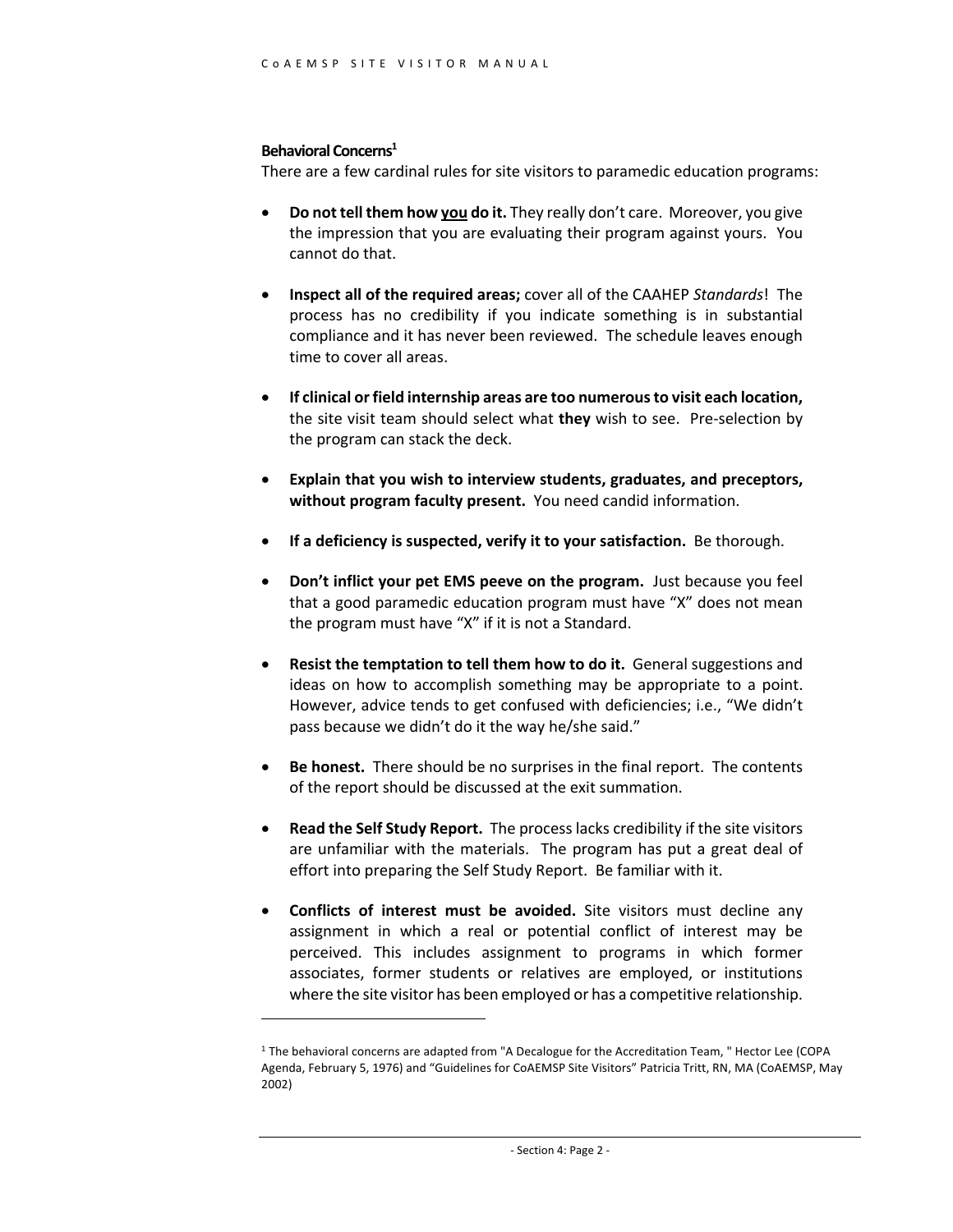Site visitors will not be assigned to programs in the same state where the site visitor resides or works or to programs where professional relationships have been developed.

Site visitors should immediately disqualify themselves if at any time in the past they have served as a consultant to the program or the sponsor. A conflict of interest may also arise when a clear disparity in the values, philosophies, or orientations of the program and the site visitor would make an objective evaluation difficult or impossible.

- **Confidentiality must be maintained.** The process of accreditation is credible only to the extent that site visitors recognize, respect, and maintain the confidentiality of all information obtained during the visitation process that is not otherwise public.
- **Undue influence (or its appearance) must be avoided.** Site visitors should not accept favors, services, gifts, or gratuities from the institution or program being visited. When hospitality is offered for the convenience of the site visit team, good judgment and common sense should determine its limits.
- **Imposition of values, philosophies, or methods must be avoided.** Judgment of education program quality and suggestions for improvement must be based upon the CAAHEP *Standards*. Site visitors must not impose personal preferences or ideals upon program personnel or suggest that an institution adopt measures likely to be altered or reversed by subsequent CoAEMSP Board action.
- **Avoid becoming an informer.** Site visitors often uncover what they believe to be hidden tensions or conflicts between the parties with a vested interest in the program's operations or reputation. Inappropriately alerting education program personnel, State EMS officials, or administrative officials of suspected impropriety or potential conflicts may be perceived as provocation and must be avoided.
- **Do not allow reputation to influence judgments.** Site visitors in awe of a program's reputation or its personnel may be reluctant to criticize obvious deficiencies. Overlooking such weaknesses is not only inappropriate but may give the institution a false impression concerning the quality of its program and minimize easily fixed but real problems.
- **Avoid unwarranted optimism or sentimental generosity.** Do not be tempted to minimize programmatic deficiencies when the program is doing its best to meet the *Standards*.

*Site Visitor Gift policy (approved by the CoAEMSP Board, August 2014) states:*

Site visitors can graciously accept program gifts up to a monetary value of approximately \$25. Gifts that appear to be over \$25 should be graciously returned to program with apologies concerning CoAEMSP site visitor policies.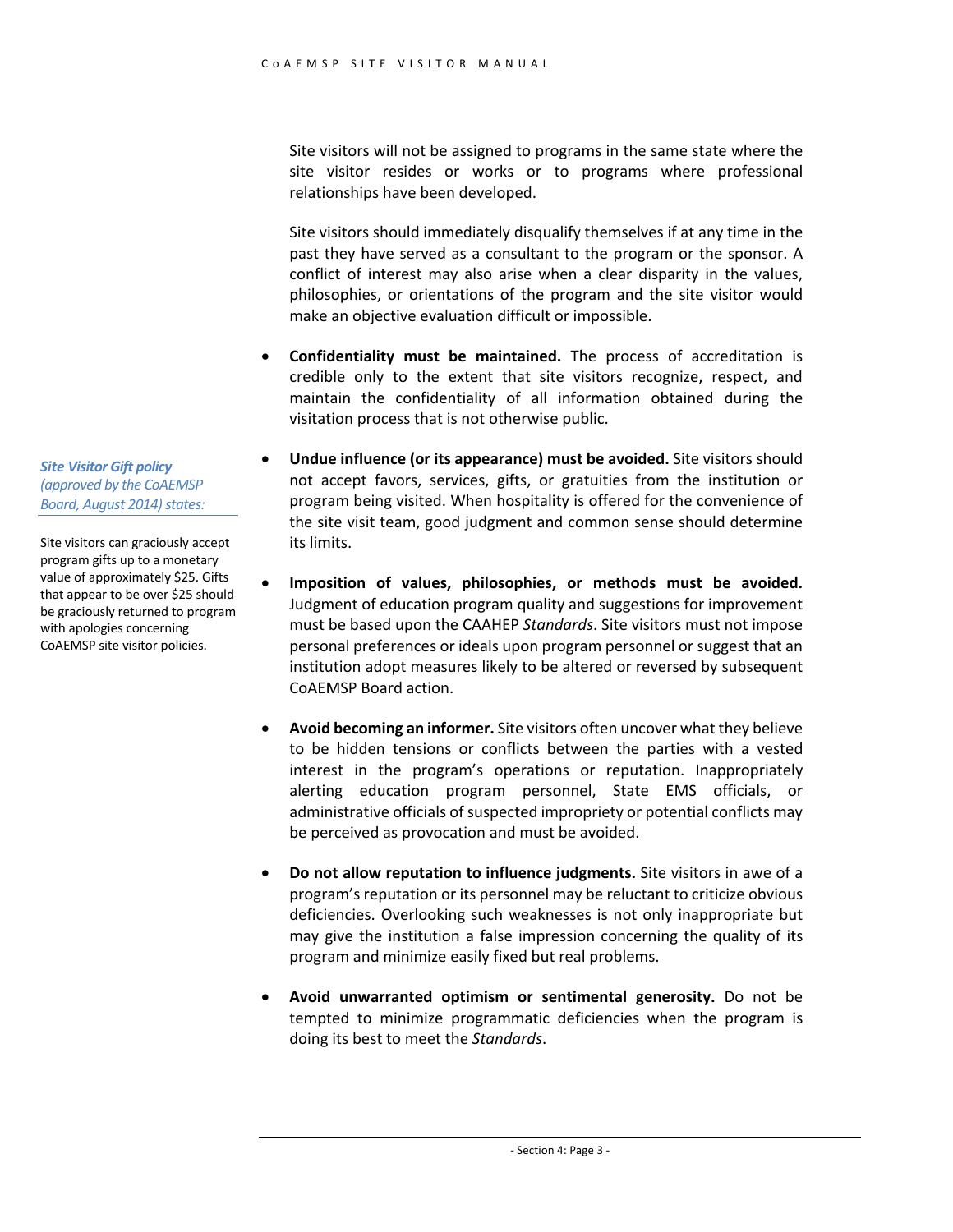Failure to acknowledge and report all deficiencies can mislead program officials, jeopardize students' rights to a quality education, and ultimately call into question the credibility of the accreditation process.

- **Responsibility and authority should not be abused.** The site visitors may find that a marginal program is vulnerable. Do not misuse the power of the accreditation process to destroy a program that may only need help.
- **Dwelling on trivial concerns is counterproductive.** Site visitors often discover small problems that can be solved by attention to minor details. Avoid blowing such trivial concerns out of proportion. Often simple verbal consultation or discussion is all that is needed to correct these problems.
- **Recruitment of program personnel is inappropriate.** Site visitors often find personnel they would like to recruit for their own institutions. Never take advantage of the opportunity afforded by your position as a site visitor to lure good faculty members away from the program being visited.
- **Avoid solicitation.** Site visitors might see the opportunity to suggest themselves for consultation, a temporary job, or a permanent position with the institution or program they are visiting. The CoAEMSP does not approve solicitation of site visitors to be employed by the program nor for site visitors to the use the site visit as a means of job-hunting.

*Site Visitor Consulting policy (approved by the CoAEMSP Board, August 2012) states:* 

Consultation by non-board member site visitors - either paid or unpaid - is not specifically prohibited by the CoAEMSP. The practice of consulting is at the sole discretion of the individual doing the consultation and is considered outside of the CoAEMSP/CAAHEP accreditation process. Site Visitors cannot visit the program as CoAEMSP representatives of which they have consulted at any time. Consultation with programs that he or she has visited as a site visitor is also prohibited. Site visitors may not use their role as a CoAEMSP/CAAHEP site visitor to promote themselves.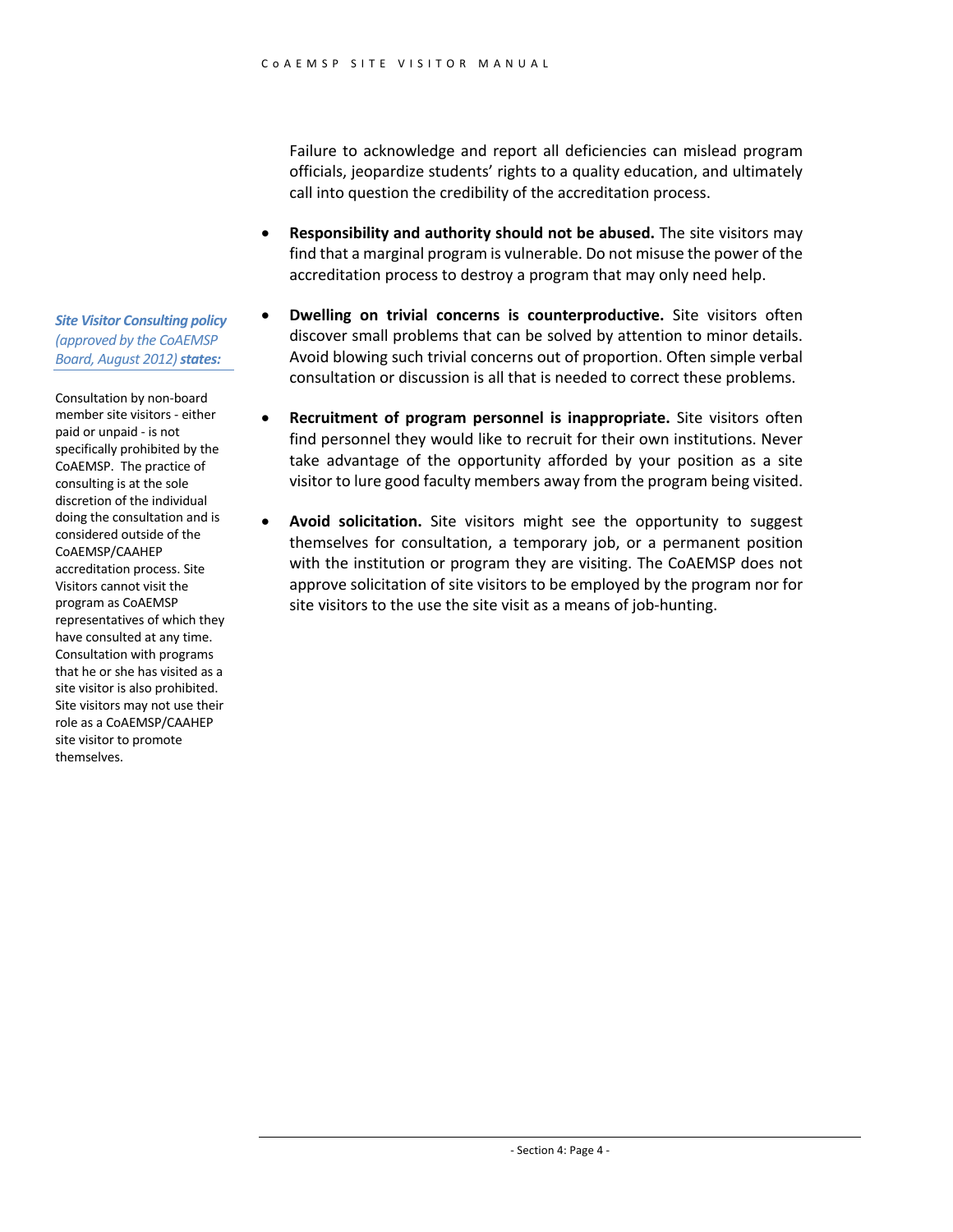# Section 5

# Section 5: Quality Assurance

uality assurance is critical to the success of the accreditation process. Site visitors are evaluated by their team member, themselves, the Program Director, the Dean or comparable administrator, and the CoAEMSP Executive Staff. Q

The CoAEMSP Board believes that improvement in the quality and consistency of site visits for accreditation is contingent upon the continued development of the site visitor competencies described herein. The CoAEMSP believes that such development is dependent upon the objective evaluation of the performance and behavior exhibited by its site visitors as they perform their important responsibilities. Only by employing an evaluation system can the CoAEMSP Board discern strengths and limitations in the site visit process and provide the educational community it serves with the assurance of its own responsiveness and accountability.

For these reasons, the CoAEMSP Board of Directors has established the following processes regarding site visit assessment:

#### Components of Evaluation

#### **Evaluation by Program Staff**

Following the site visit, the Program Director and Dean or equivalent, are asked by the CoAEMSP Executive Office to complete an evaluation using an objective rating scale assessing the knowledge, skills, sensitivities, and behavior (as described herein) of the site visit team. Evaluation of site visit team members is completed independently by the program director and the dean. Oral reports may also be solicited.

https://www.surveymonkey.com/r/CoAEMSP\_PSQ\_2015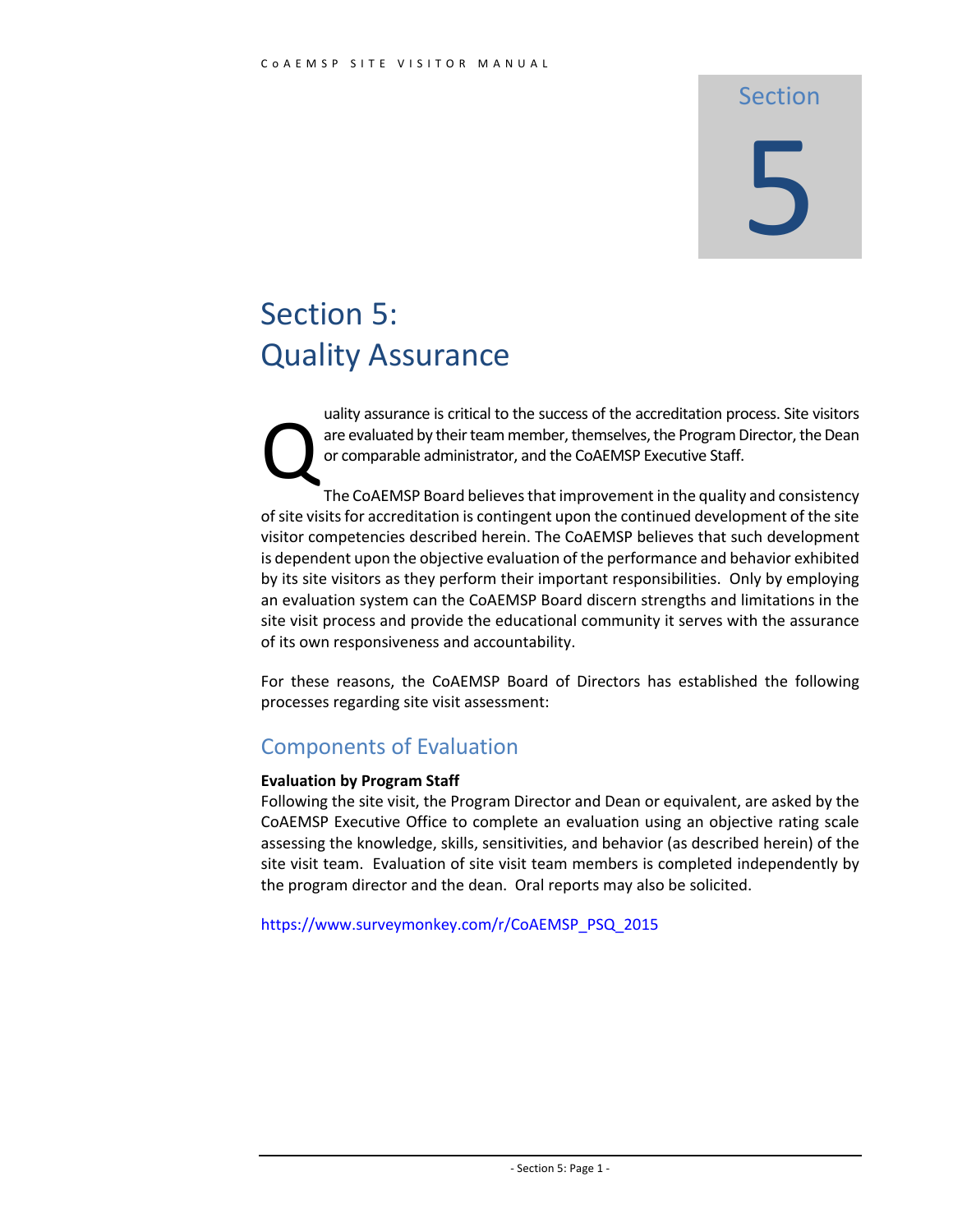#### **CoAEMSP Evaluation**

Staff evaluates the completeness of the Site Visit Report, including: submitting it in a timely manner, responding to all questions posed in the Executive Analysis, listing all potential *Standards* violations accurately and all the strengths on the Summary page; responding to the Findings Letter draft in a timely manner; and communicating with the CoAEMSP staff.

Randomly the CoAEMSP staff will call site visitors to conduct a follow-up of the site visit. This may happen before or after the Peer Evaluation or PSQ are completed.

#### **Site Visit Team**

Each site visitor is asked to assess the team member(s) as well as themselves and the CoAEMSP staff. Each year, site visitors will receive a composite evaluation. If concerns are identified that require immediate attention, the site visitor will be contacted by CoAEMSP staff to discuss the situation.

#### https://www.surveymonkey.com/r/PeerEvalRevamped

#### Compilation of Evaluations

The data obtained by the evaluation mechanisms described will be analyzed to determine general areas of strengths and limitations and to detect general trends. Such data will provide the basis for planning subsequent education workshops for new and active site visitors.

Semi-annually the CoAEMSP Site Visit & Visitor Committee evaluates the performance of the site visitors. The Site Visit & Visitor Committee recommend to the CoAEMSP Board additions to and deletions from the list of active site visitors.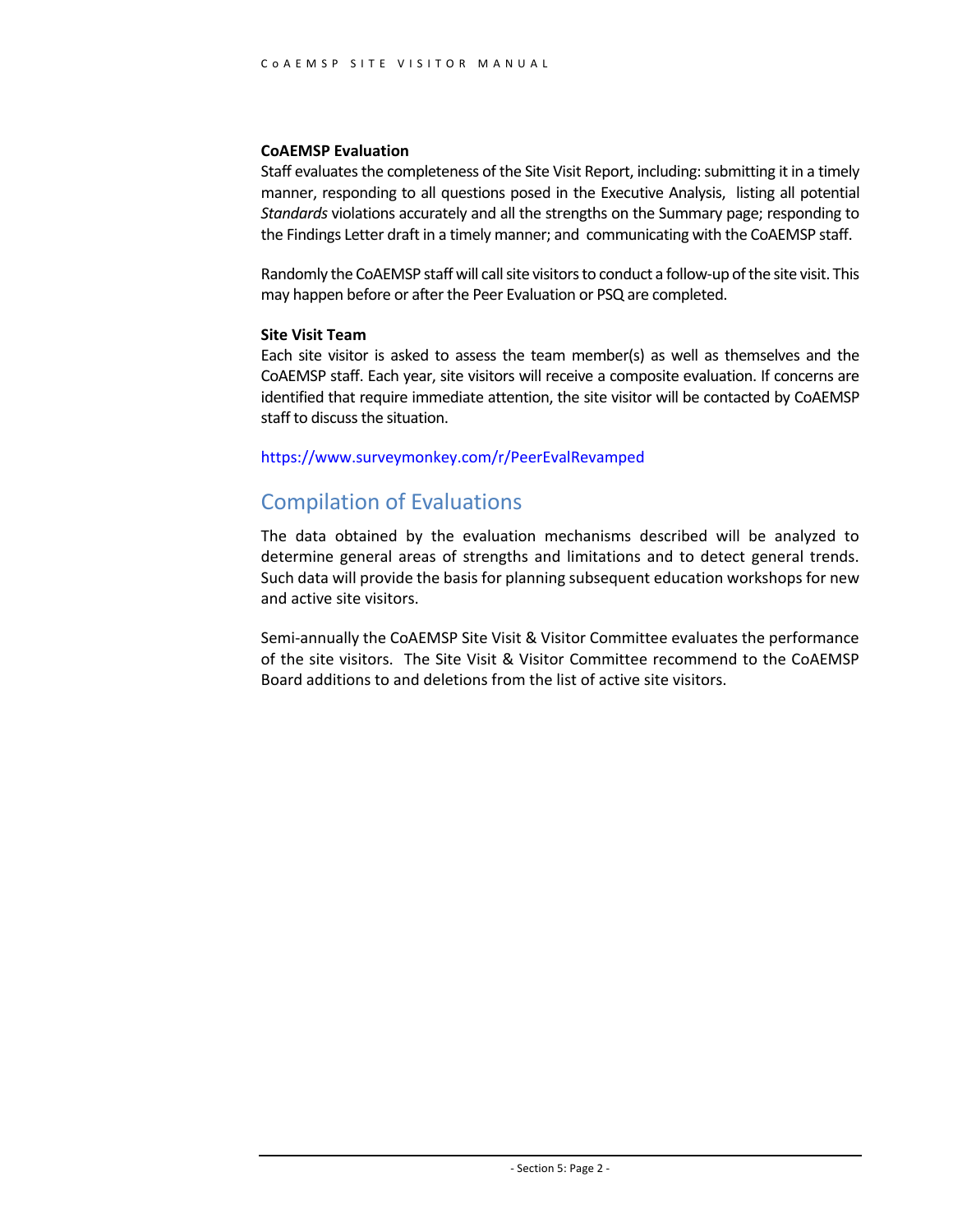#### Section

# 6

# Section 6: Policies

olicies are included throughout the manual. This section places all of the policies related to Site Visitors in a concentrated space. P

#### *Destruction of Materials policy (approved by the CoAEMSP Board, August 2015) states:*

Once there has been a final determination of the findings letter, the site team members and any other site visit participants who received materials from the CoAEMSP, shall destroy all materials and communications related to that site visit, such as: all documents received prior to visit, any emails pertaining to the visit, the unofficial and official team reports, and notes taken during visit. Destruction of materials requires deleting all electronic files and shredding of any paper documents received.

*Site Visitor Consulting policy (approved by the CoAEMSP Board, August 2012) states:* 

Consultation by non-board member site visitors - either paid or unpaid - is not specifically prohibited by the CoAEMSP. The practice of consulting is at the sole discretion of the individual doing the consultation and is considered outside of the CoAEMSP/CAAHEP accreditation process. Site Visitors cannot visit the program as CoAEMSP representatives of which they have consulted at any time. Consultation with programs that he or she has visited as a site visitor is also prohibited. Site visitors may not use their role as a CoAEMSP/CAAHEP site visitor to promote themselves.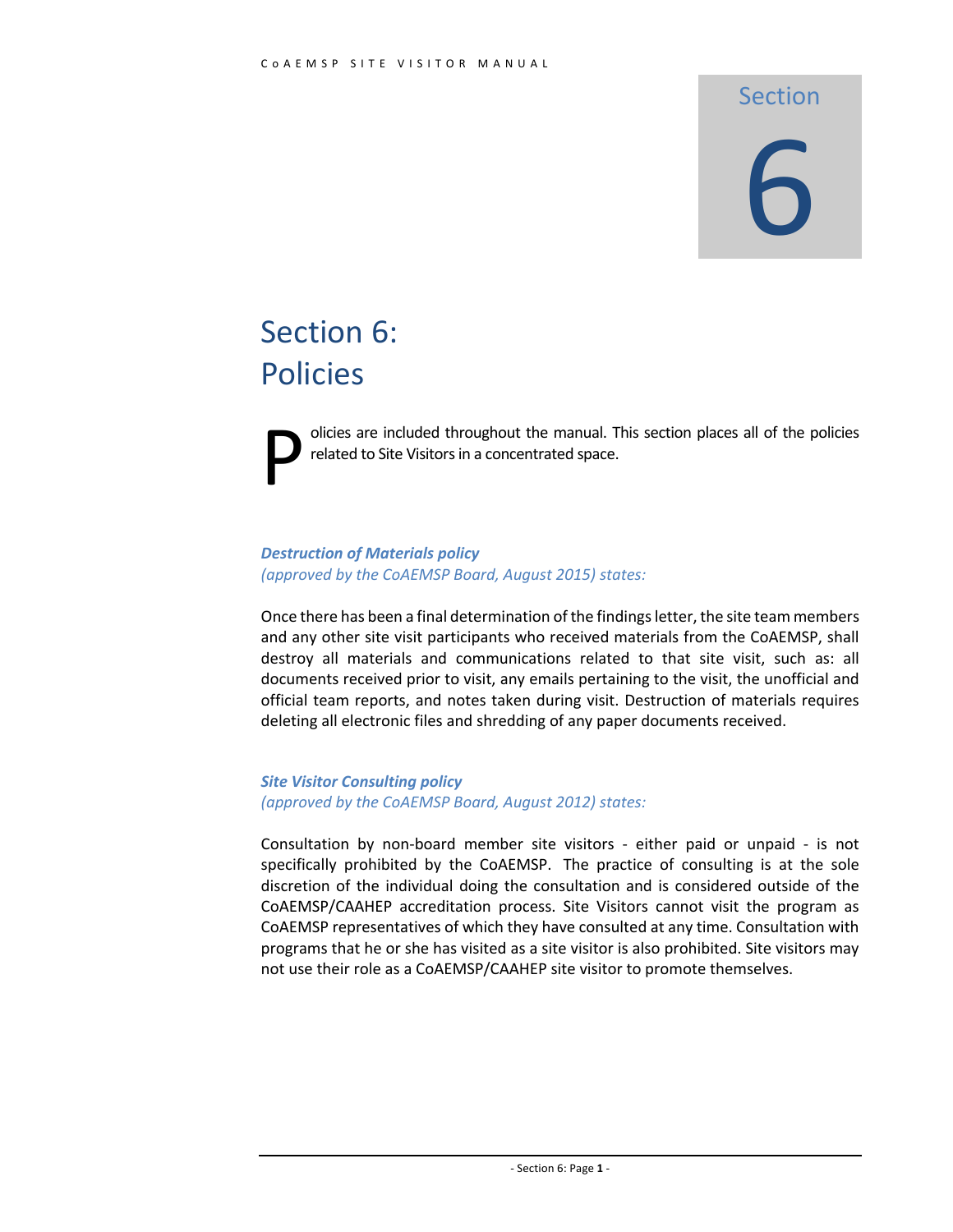#### *Site Visitor Conflict of Interest policy (approved by the CoAEMSP Board, February 2013) states:*

Site visitors should not be assigned to education programs in the same state where the site visitor resides or works or to education programs where professional relationships have been developed. Additionally, site visitors must not be assigned to locations that are geographically close to the program even if they are in different states.

#### *Site Visitor Gift policy (approved by the CoAEMSP Board, August 2014) states:*

Site visitors can graciously accept program gifts up to a monetary value of approximately \$25. Gifts that appear to be over \$25 should be graciously returned to program with apologies concerning CoAEMSP site visitor policies.

#### *Social Media policy (approved by the CoAEMSP Board, August 2014) states:*

#### **Rules of Engagement**

When you keep in mind these rules of engagement in both your private and professional posts, you will avoid compromising the confidentiality and integrity of the CoAEMSP, preserve your own reputation, and avoid legal ramifications:

- Be respectful, polite and courteous
- When re-posting, if you alter it, please indicate that you have done so
- Do not use ethnic slurs, personal insults, obscenity, pornography, defamation, or anything that would not be appropriate in the presence of your co-workers or boss
- Be transparent by letting people know you work for the CoAEMSP
- Do not disclose or mention confidential material including financial information, site visit findings, program information, or personnel matters
- Check your facts and write only about what you know
- Do not use copyrighted materials (text or images) without permission
- If you want to post about a member, colleague or other third party, obtain their permission first. This includes text, photos or videos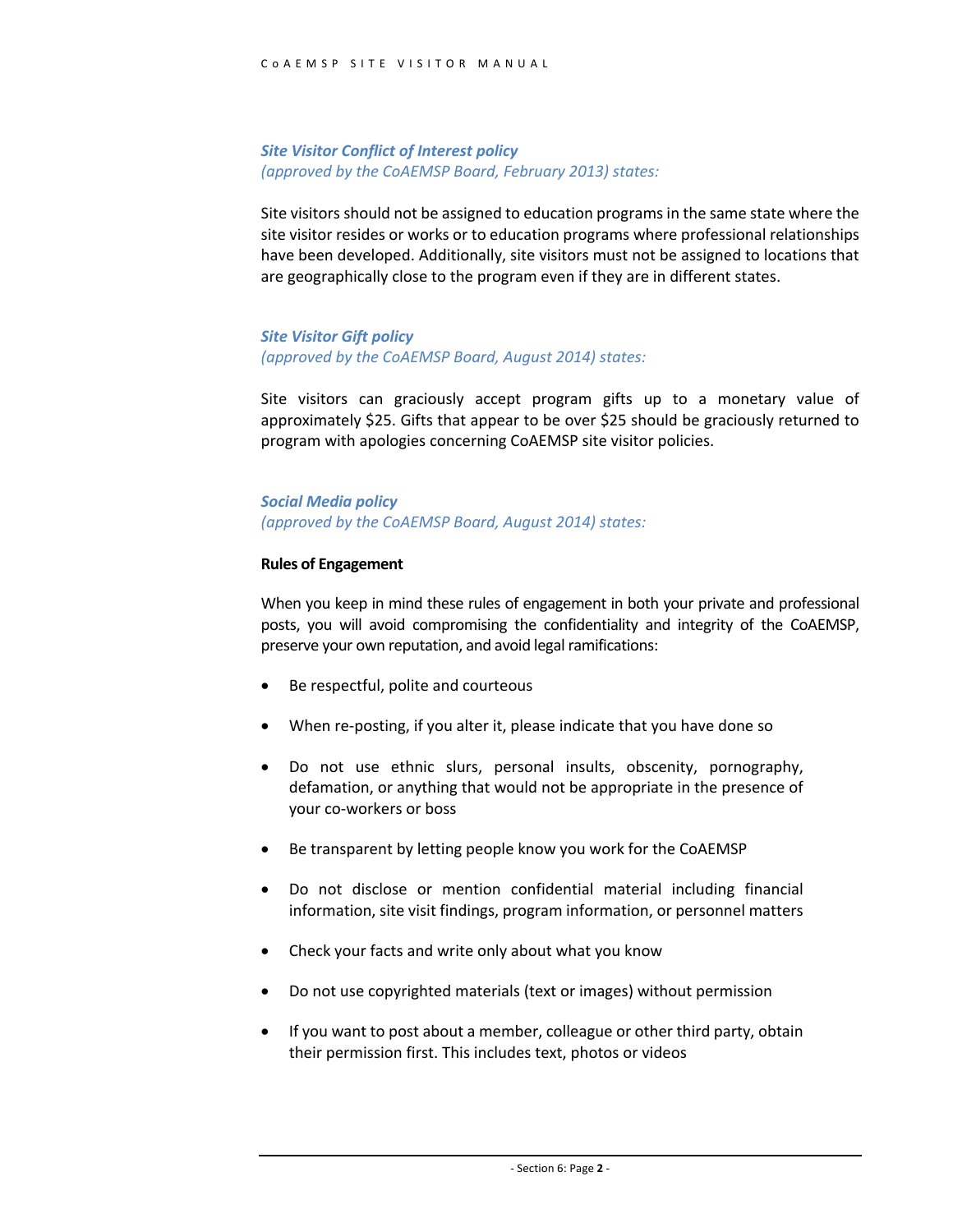- If you comment on any aspect of the CoAEMSP's business, clearly identify yourself as a staff member, site visitor, or board member, along with the following disclaimer: "The views expressed here are mine alone, and do not necessarily reflect the views of the CoAEMSP."
- If you disagree with a post or comment, be courteous and diplomatic in your reply
- Do not include the CoAEMSP logo unless you have received written permission
- If there is a crisis within the CoAEMSP, avoid participating in any conversation around the crisis. Keep in mind that even 'anonymous' comments can possibly be traced back to you

In addition to the above "rules of engagement," **staff and consultants posting and commenting on behalf of the CoAEMSP** should also maintain the following:

- Limit posts to sharing only information about events, updates & resources
- When commenting on a holiday, personal event or occurrence such as a birthday, EMS Week, Presidents' Day, birth, death, or accident, keep the comment appropriate, succinct and professional
- Avoid debates or disagreement
- Do not 'like' sites or posts that are not affiliated with EMS or do not convey a professional manner
- Do not accept invitations to pages or groups that are not affiliated with EMS or convey a professional manner
- Posts should be reviewed on a regular basis and the people writing any posts that could be deemed inappropriate, offensive, or otherwise unprofessional should be deleted as a 'friend'

#### *Site Visitor Biennial Review (revised by the CoAEMSP Board, February 2018) states:*

Site visitor status is subject to review biennially by the CoAEMSP Board of Directors and is based upon recommendations by the Site Visit & Visitor Committee. Reappointment recommendations will be based upon both the activity of the site visitor during the prior year(s) and assessment of the quality of their site visitor performance. Review and reappointment will occur during the February Board of Directors meeting in the even numbered years.